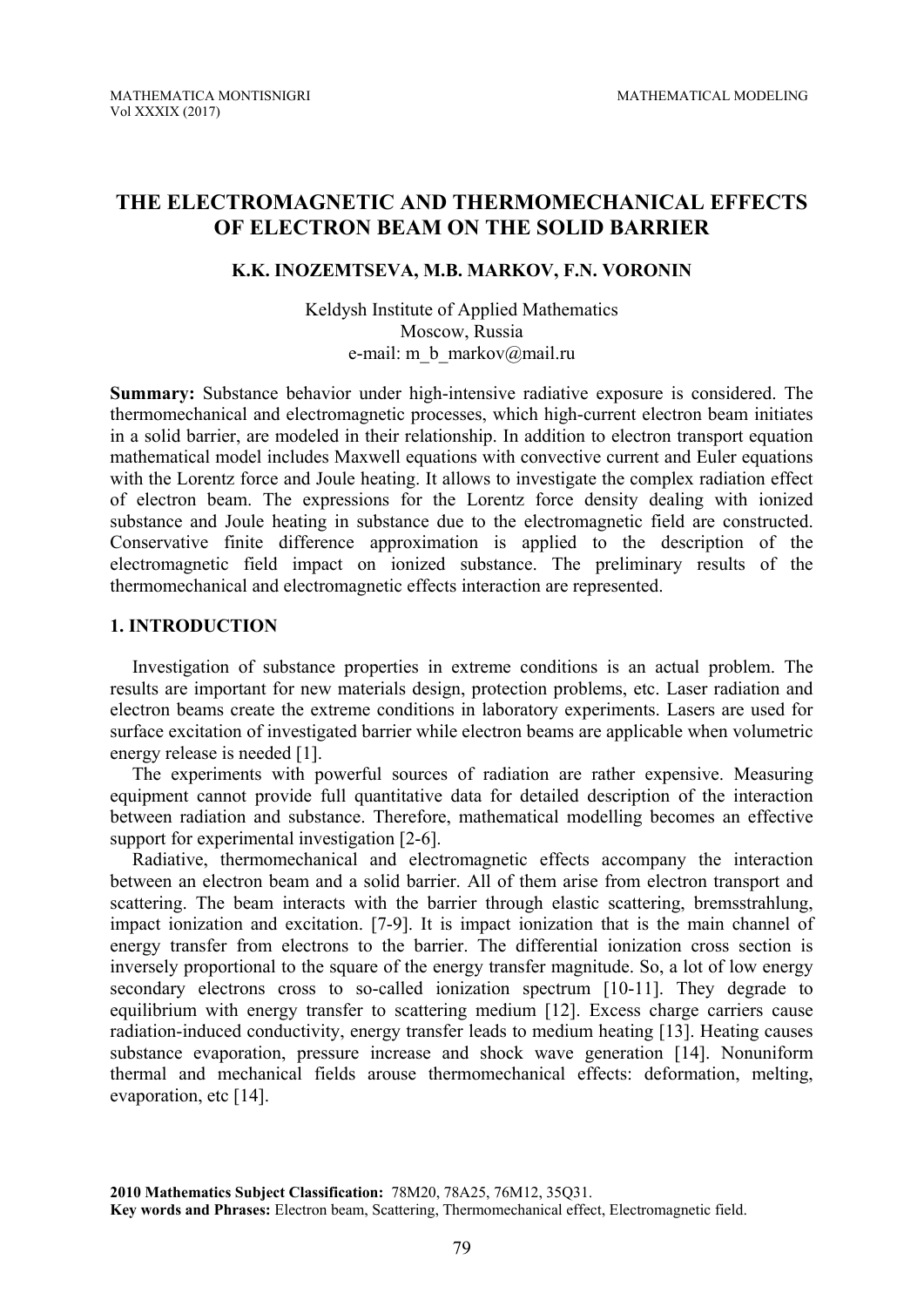Electron movement creates current density which generates the electromagnetic field. The nonuniform current density causes bulk electric charge [15]. Electromagnetic field is a reason for electromagnetic effects: electric current of conductivity, electric breakdown, etc.

Such collision process as bremsstrahlung should be considered separately [9]. Most of the existing high-current accelerators generate electrons with the energy less than 10 MeV. Corresponding bremsstrahlung photons receive energy near 2 MeV [6]. The free path of such photon exceeds the electron's one by two orders of magnitude. As a result, the size of ionized region exceeds the electron free path sufficiently. Bremsstrahlung photons experience Compton and coherent scattering, photo absorption, produce electron-positron pairs [16]. Consequently, bremsstrahlung photons turn into the flux of charged particles conversely.

Radiative, thermomechanical and electromagnetic fields affect each other. Density redistribution during the dumping of the mechanic stresses changes the scattering properties of substance. Ionization during radiative heating enhances the conductivity, which reduces the electric field. The Electric field and the bulk charge create the ponderomotive force. It moves substance along with the pressure gradient. Joule heating of conductive substance in the electric field causes additional energy release.

Keldysh Institute researchers have developed a program package REMP (Radiation and ElectroMagnetic Pulse) for mathematical modelling of physical effects which accompany the interaction of electrons and photons with complex technical objects. It includes computational modules and the user interface, connected by unified data communication protocol. The classic transport equation describes free electrons scattering. The Monte-Carlo method provides means for the direct modelling of particle collisions. The classic kinetic equations describe particle propagation in vacuum and gases. The Maxwell equations describe the electromagnetic field evolution. The mentioned equations form the arsenal to consider the transport processes, the electromagnetic field, both external and self-consistent, and their interaction. The computational modules are connected through a program script with the hydrodynamic code MARPLE-3D [17]. It enables to consider the dynamics of substance exposed to radiation. The quantum kinetic equations for conductivity electrons and holes of valence band describe the radiation-induced conductivity of semiconductors. The free electron energy release serves as a source in it. The collision integral in the quantum equation describes scattering on phonons of crystal lattice. The statistical particles method solves numerically both the quantum and the classic kinetic equations. The method combines stochastic scattering simulation with the equations of motion in electromagnetic field which are solved between collisions [18]. The program package is operated at the heterogeneous cluster К-100.

This article is devoted to the script development for simulation of interacting thermomechanical and electromagnetic fields of radiation genesis.

### **2. PROBLEM STATEMENT**

The following kinetic equation describes fast electrons transport and scattering:

$$
\frac{\partial f_e}{\partial t} + \text{div}(\mathbf{x}f_e) + e \text{div}_p \left[ \left( \mathbf{E} + \frac{1}{c} [\mathbf{x}, \mathbf{B}] \right) f_e \right] + \sigma_e^t \nu f_e = c \int d\mathbf{p}^t \sigma_{ph-e}(\mathbf{p}, \mathbf{p}^t) f_{ph}(\mathbf{p}^t) +
$$
  
+ 
$$
\int d\mathbf{p}^t \sigma_{e\text{-}e}(\mathbf{p}, \mathbf{p}^t) \nu^t f_e(\mathbf{p}^t) + \int d\mathbf{p}^t \sigma_{p\text{-}e}(\mathbf{p}, \mathbf{p}^t) \nu^t f_p(\mathbf{p}^t) + Q_e,
$$
\n(1)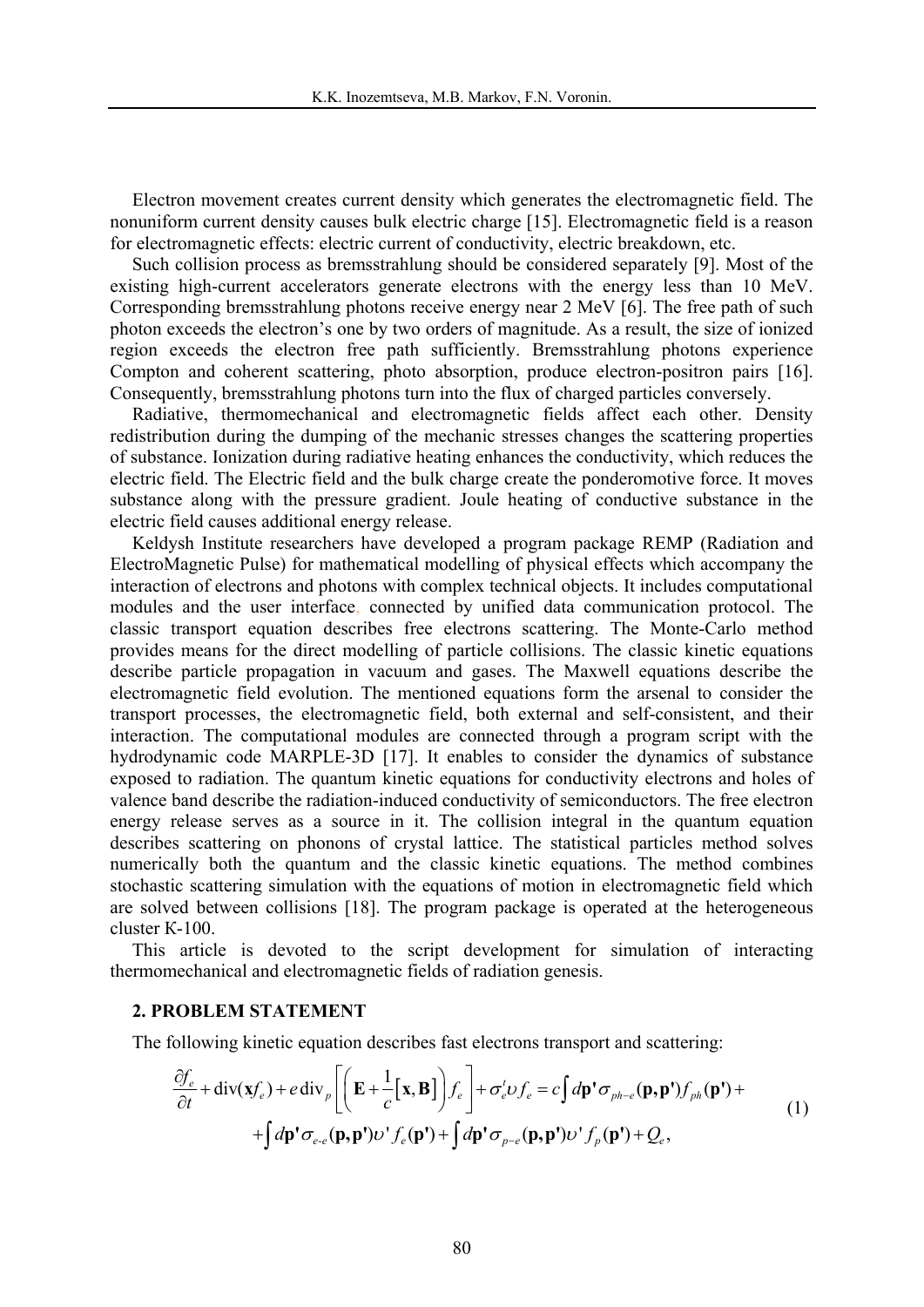where  $f_e = f_e(t, \mathbf{r}, \mathbf{p})$ ,  $f_p = f_p(t, \mathbf{r}, \mathbf{p})$ ,  $f_{ph} = f_{ph}(t, \mathbf{r}, \mathbf{p})$  are the distribution functions of electrons, positrons and photons respectively in the phase space of coordinates **r** and momentum  $\bf{p}$ ,  $\bf{x}$  is particle velocity, *c* is the speed of light, *e* is an electron charge,  $\mathbf{E} = \mathbf{E}(t, \mathbf{r})$ ,  $\mathbf{B} = \mathbf{B}(t, \mathbf{r})$  are the electric field strength and the magnetic induction, **p**' is the particle momentum before collision,  $div<sub>p</sub>$  is the divergence operator in momentum space,  $\sigma_e^t$  is the total cross section of electron adsorption,  $\sigma_{p^h-e}$ ,  $\sigma_{e-e}$ ,  $\sigma_{p-e}$  are the differential cross sections of photon, electron, and positron scattering with electron generation,  $Q_e = Q_e(t, \mathbf{r}, \mathbf{p})$  is the electron source.

The following kinetic equation describes positrons and photons which are generated in cascade processes:

$$
\frac{\partial f_p}{\partial t} + \text{div}(\mathbf{x}f_p) - e \text{div}_p \left[ \left( \mathbf{E} + \frac{1}{c} [\mathbf{x}, \mathbf{B}] \right) f_p \right] + \sigma_p' \upsilon f_p = c \int d\mathbf{p}' \sigma_{ph-p} (\mathbf{p}, \mathbf{p}') f_{ph} (\mathbf{p}') + \int d\mathbf{p}' \sigma_{p-p} (\mathbf{p}, \mathbf{p}') \upsilon' f_p (\mathbf{p}'),
$$
\n
$$
\frac{\partial f_{ph}}{\partial t} + c \text{div}(\mathbf{U} \mathbf{f}_e) + c \sigma_{ph}^t f_e = c \int d\mathbf{p}' \sigma_{ph-ph} (\mathbf{p}, \mathbf{p}') f_{ph} (\mathbf{p}') + \int d\mathbf{p}' \sigma_{e-ph} (\mathbf{p}, \mathbf{p}') \upsilon' f_e (\mathbf{p}') + \int d\mathbf{p}' \sigma_{p-ph} (\mathbf{p}, \mathbf{p}') \upsilon' f_p (\mathbf{p}'),
$$
\n
$$
+ \int d\mathbf{p}' \sigma_{p-ph} (\mathbf{p}, \mathbf{p}') \upsilon' f_p (\mathbf{p}'),
$$
\n(3)

where **III** is the unit vector of photon velocity,  $\sigma_{ph}^t$  is the total cross section of photon adsorption,  $\sigma_p^t$  is the total cross section of positron adsorption,  $\sigma_{p h - p}$ ,  $\sigma_{p - p}$  are the differential cross sections of photon and positron scattering with positron generation,  $\sigma_{\text{ph}-\text{ph}}$ ,  $\sigma_{e-ph}$ ,  $\sigma_{p-ph}$  are the differential cross sections of photon, electron, and positron scattering with photon generation.

The equations (1), (2), (3) are considered in the space of finitary generalized functions [19]. The details of the methods of equation solving are given in [18, 20, 21].

Let's consider the following mathematical constructions:

$$
Q_{\varepsilon}^{e}(t,\mathbf{r}) \equiv \int d\mathbf{p} \int d\mathbf{r}' \varepsilon(p) W(|\mathbf{r}-\mathbf{r}'|,\Delta) \left[ \sigma_{e}^{t} \omega f_{e}(t,\mathbf{r}',\mathbf{p}) - \int d\mathbf{p}' \sigma_{e}(\mathbf{p},\mathbf{p}') \omega' f_{e}(t,\mathbf{r}',\mathbf{p}') \right],
$$
 (4)

$$
Q_{\varepsilon}^{p}(t,\mathbf{r}) \equiv \int d\mathbf{p} \int d\mathbf{r}' \varepsilon(p) W(|\mathbf{r}-\mathbf{r}'|,\Delta) \Big[ \sigma_{p}^{t} \nu f_{p}(t,\mathbf{r}',\mathbf{p}) - \int d\mathbf{p}' \sigma_{p}(\mathbf{p},\mathbf{p}') \nu' f_{p}(t,\mathbf{r}',\mathbf{p}') \Big],\tag{5}
$$

$$
Q_{\varepsilon}^{ph}(t,\mathbf{r}) \equiv \int d\mathbf{p} \int d\mathbf{r}' \varepsilon(p) W(|\mathbf{r}-\mathbf{r}'|,\Delta) \Big[ \sigma_{ph}^t \nu f_{ph}(t,\mathbf{r}',\mathbf{p}) - \int d\mathbf{p}' \sigma_{ph}(\mathbf{p},\mathbf{p}') \nu' f_{ph}(t,\mathbf{r}',\mathbf{p}') \Big],\tag{6}
$$

where  $\varepsilon(p)$  – energy of particle, infinitely differentiable function  $W(|\mathbf{r}-\mathbf{r}'|,\Delta)$ ,  $\mathbf{r}' \in \mathbb{R}^3$ ,  $\Delta > 0$  satisfies conditions  $\int_{\mathbb{R}^3_1} W(|\mathbf{r} - \mathbf{r}'|, \Delta) d\mathbf{r}' = 1$ ,  $\lim_{\Delta \to 0} \int_{\mathbb{R}^3_1} d\mathbf{r} W(|\mathbf{r} - \mathbf{r}'|, \Delta) \varphi(\mathbf{r}, \mathbf{p}) = \varphi(\mathbf{r}', \mathbf{p})$ 

for every infinitely differentiable function from the pivot space. The following relations connect the differential scattering cross sections in (4), (5), (6) with summands of collision integrals in the equations  $(1)$ ,  $(2)$ ,  $(3)$ :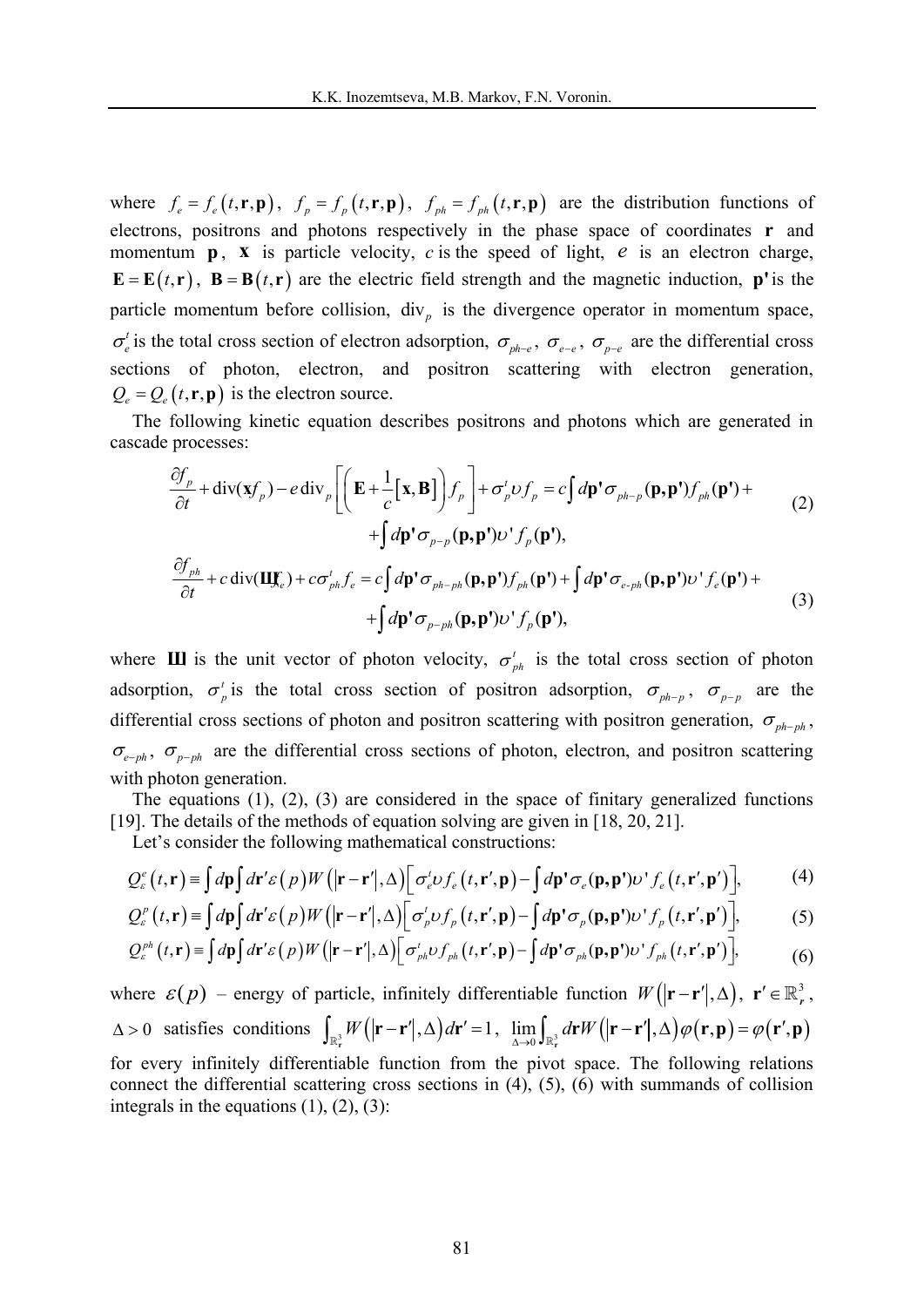$$
\sigma_e(\mathbf{p}, \mathbf{p'}) = \sigma_{e-e}(\mathbf{p}, \mathbf{p'}) + \sigma_{e-ph}(\mathbf{p}, \mathbf{p'}),
$$

$$
\sigma_p(\mathbf{p}, \mathbf{p'}) = \sigma_{p-e}(\mathbf{p}, \mathbf{p'}) + \sigma_{p-ph}(\mathbf{p}, \mathbf{p'}) + \sigma_{p-p}(\mathbf{p}, \mathbf{p'}),
$$

$$
\sigma_{ph}(\mathbf{p}, \mathbf{p'}) = \sigma_{ph-e}(\mathbf{p}, \mathbf{p'}) + \sigma_{ph-ph}(\mathbf{p}, \mathbf{p'}) + \sigma_{ph-p}(\mathbf{p}, \mathbf{p'}).
$$

The expressions (4), (5), (6) determine the energy power density which electrons, positrons and photons transmit to scattering medium. The total energy release is:

$$
Q^{\varepsilon} = Q_{\varepsilon}^{\varepsilon} + Q_{\varepsilon}^{\rho} + Q_{\varepsilon}^{\rho h}.
$$
 (7)

Let's consider constructions:

$$
\mathbf{j}_{\text{ext}}(t,\mathbf{r}) \equiv e \int d\mathbf{p} \int d\mathbf{r}' \mathbf{x} W \left( |\mathbf{r} - \mathbf{r}'|, \Delta \right) \left[ f_e(t, \mathbf{r}', \mathbf{p}) - f_p(t, \mathbf{r}', \mathbf{p}) \right],\tag{8}
$$

$$
q_{\text{ext}}(t,\mathbf{r}) \equiv e \int d\mathbf{p} \int d\mathbf{r}' W(|\mathbf{r}-\mathbf{r}'|,\Delta) \Big[ f_{e}(t,\mathbf{r}',\mathbf{p}) - f_{p}(t,\mathbf{r}',\mathbf{p}) \Big],\tag{9}
$$

$$
\mathbf{Q}^{p}(t,\mathbf{r}) \equiv e \int d\mathbf{p} \int d\mathbf{r}' \mathbf{p} W \left( |\mathbf{r} - \mathbf{r}'|, \Delta \right) \left[ \sigma_{e}^{t} \nu f_{e}(t, \mathbf{r}', \mathbf{p}) - \int d\mathbf{p}' \sigma_{e}(\mathbf{p}, \mathbf{p}') \nu' f_{e}(t, \mathbf{r}', \mathbf{p}') + \sigma_{p}^{t} \nu f_{p}(t, \mathbf{r}', \mathbf{p}) - \int d\mathbf{p}' \sigma_{p}(\mathbf{p}, \mathbf{p}') \nu' f_{p}(t, \mathbf{r}', \mathbf{p}') + \tag{10}
$$

$$
+ \sigma_{ph}^{i} \upsilon f_{ph}(t, \mathbf{r}', \mathbf{p}) - \int d\mathbf{p}' \sigma_{ph}(\mathbf{p}, \mathbf{p}') \upsilon' f_{ph}(t, \mathbf{r}', \mathbf{p}') \Big],
$$
  

$$
Q^{\rho}(t, \mathbf{r}) = \int d\mathbf{p} \int d\mathbf{r}' m W(|\mathbf{r} - \mathbf{r}'|, \Delta) \Big[ \sigma_{e}^{i} \upsilon f_{e}(t, \mathbf{r}', \mathbf{p}) - \int d\mathbf{p}' \sigma_{e}(\mathbf{p}, \mathbf{p}') \upsilon' f_{e}(t, \mathbf{r}', \mathbf{p}') +
$$

$$
+ \sigma_{p}' \upsilon f_{p}(t, \mathbf{r}', \mathbf{p}) - \int d\mathbf{p}' \sigma_{p}(\mathbf{p}, \mathbf{p}') \upsilon' f_{p}(t, \mathbf{r}', \mathbf{p}') \Big], \tag{11}
$$

where *m* is electron mass and the vector  $\mathbf{Q}^p$  has components  $Q_i^p$ ,  $i = 1, 2, 3$ .

The formulae (8), (9) express charge and external electric current density. The formulae (10), (11) express momentum and mass transfer to scattering medium. The represented definitions of the model attributes provide model applicability for heavy particle fluxes.

Energy transfer to the barrier causes heating, melting or evaporation. Every process takes place in actual cases. There are regions of barrier where energy release exceeds, matches or is less than the heat of sublimation. Different equations describe this situations. But it is impossible to extract domains of applicability for this equations a priori. We use ideal hydrodynamic Euler equations [22] for all cases. Complex tabular equations of state describe detailed properties of substance [23]. The following Euler equations are classic:

$$
\frac{\partial \rho}{\partial t} + \text{div}\rho \mathbf{v} = Q^{\rho} \,, \tag{12}
$$

$$
\frac{\partial}{\partial t} \rho v_i + \frac{\partial}{\partial x_k} (\rho v_i v_k + p \delta_{ik}) = Q_i^p, \qquad (13)
$$

$$
\frac{\partial}{\partial t} \left( \rho \left( \frac{v^2}{2} + u \right) \right) + \text{div} \left( \mathbf{v} \rho \left( \frac{v^2}{2} + u \right) + \mathbf{v} \rho \right) = Q^{\varepsilon}, \tag{14}
$$

where  $\rho$  is the density of barrier substance,  $p$  is pressure,  $T$  is temperature,  $u$  is internal energy, **v** is the specific velocity of barrier substance with components  $v_i$ ,  $i = 1, 2, 3$ . The Summation convention is applied.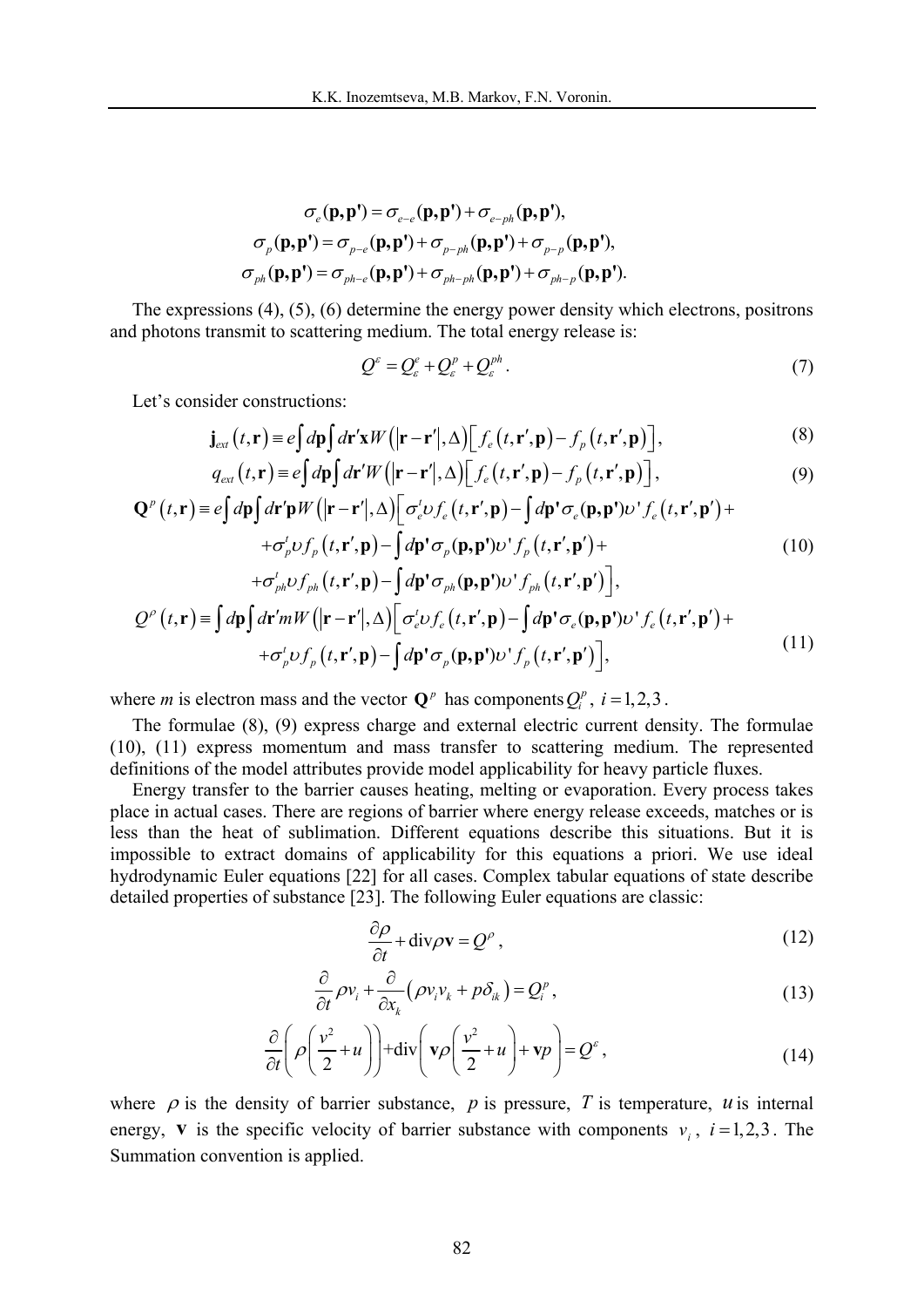Electrons interaction with the barrier is accompanied by generation of electric charge  $q_{ext}(t, r)$  and current  $\mathbf{j}_{ext}(t, r)$  densities. Electric current, in its turn, generates electromagnetic field. It creates ponderomotive force which sets ionized substance in motion. So, balances of momentum (13) and energy (14) in ionized substance should be transformed in the corresponding relation for the system including substance and electromagnetic field [24]. The extrinsic current work  $j_{\text{ext}} E$  should be subtracted from the external energy gain. A new source of momentum emerges is the Lorentz force  $-q_{ext} \mathbf{E} - [\mathbf{j}_{ext} \times \mathbf{B}]/c$  acting on beam electrons. The following Euler equations describe ionized substance and the field:

$$
\frac{\partial \rho}{\partial t} + \text{div}\rho \mathbf{v} = Q^m, \qquad (15)
$$

$$
\frac{\partial}{\partial t}(\rho v_i + g_i) = -\frac{\partial}{\partial x_k}(\rho v_i v_k + (p - p_{str})\delta_{ik} - T_{ik}) + Q_i^p - \left(q_{ext}E_i + \frac{1}{c}[\mathbf{j}_{ext} \times \mathbf{B}]_i\right),\tag{16}
$$

$$
\frac{\partial}{\partial t} \left( \rho \left( \frac{v^2}{2} + u \right) + \frac{E^2}{8\pi} + \frac{B^2}{8\pi} - \mathbf{M' B} + \frac{\mathbf{v}}{c} \left[ \mathbf{M' \times E'} \right] \right) = Q^{\varepsilon} - \mathbf{j}_{\text{ext}} \mathbf{E} -
$$
\n
$$
-\text{div} \left( \mathbf{v} \rho \left( \frac{v^2}{2} + u \right) + \mathbf{S} + \mathbf{v} \left( p - p_{\text{str}} - \mathbf{P'} \left( \mathbf{E} - \frac{\mathbf{E'}}{2} \right) - \mathbf{M'} \left( \mathbf{B} - \frac{\mathbf{B'}}{2} \right) \right) \right),\tag{17}
$$

where for isotropic substance

$$
T_{ik} = \frac{1}{4\pi} \left( E'_{i} D'_{k} + H'_{i} B'_{k} - \delta_{ik} \left( \frac{1}{2} \mathbf{E'D'} + \frac{1}{2} \mathbf{H'B'} \right) - \frac{1}{c} \left( \left[ \mathbf{E' \times H'} \right]_{i} \nu_{k} + \left[ \mathbf{E' \times H'} \right]_{k} \nu_{i} \right) \right), \tag{18}
$$

vectors **E**, **P**, **D**, **H**, **M**, **B** with components  $E_i$ ,  $P_i$ ,  $D_i$ ,  $H_i$ ,  $M_i$ ,  $B_i$  represent the electric field strength, the polarization, the electric displacement, the magnetic field strength, the magnetization and the magnetic induction, respectively, **S** is the Poynting vector,  $g_i$  is the electromagnetic field momentum density,  $p_{str}$  is the striction pressure.

$$
\mathbf{g} = \frac{1}{4\pi c} [\mathbf{E} \times \mathbf{H}], \tag{19}
$$

$$
\mathbf{S} = \frac{c}{4\pi} \left[ \mathbf{E} \times \mathbf{H} \right]. \tag{20}
$$

Vectors E', P', D', H', M', B' with components  $E_i$ ,  $P_i$ ,  $D_i$ ,  $H_i$ ,  $M_i$ ,  $B_i$  represent the electric field strength, the polarization, the electric displacement, the magnetic field strength, the magnetization and the magnetic induction in the substance's rest frame.

$$
\mathbf{D'} = \mathbf{D} + \left[\frac{\mathbf{v}}{c} \times \mathbf{H'}\right],\tag{21}
$$

$$
\mathbf{E'} = \mathbf{E} + \left[ \frac{\mathbf{v}}{c} \times \mathbf{B'} \right],\tag{22}
$$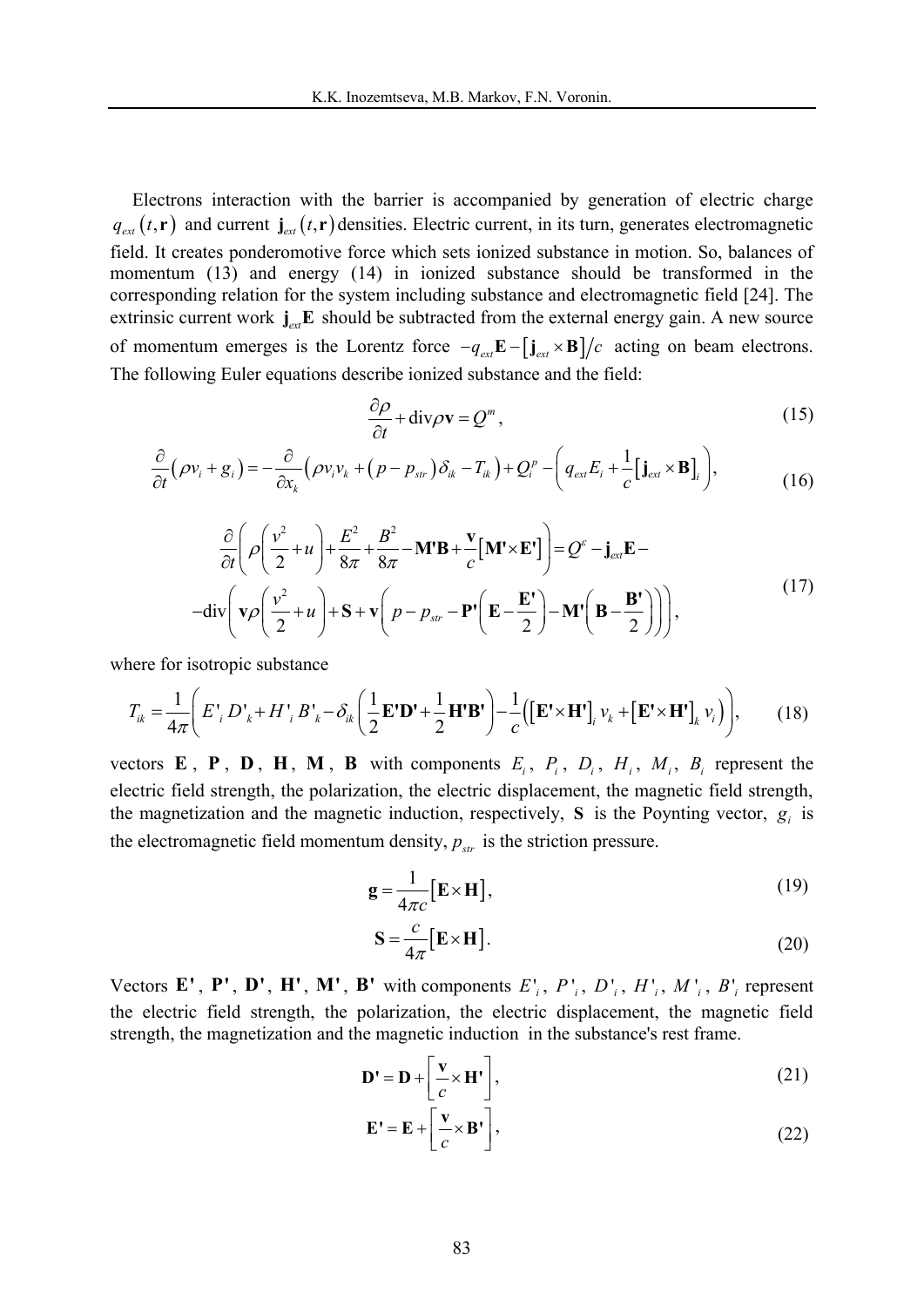$$
\mathbf{P'} = \mathbf{P} - \left[\frac{\mathbf{v}}{c} \times \mathbf{M'}\right],\tag{23}
$$

$$
\mathbf{H'} = 3 - \left[ \frac{\mathbf{v}}{c} \times \mathbf{D'} \right],\tag{24}
$$

$$
\mathbf{B'} = \mathbf{B} - \left[ \frac{\mathbf{v}}{c} \times \mathbf{E'} \right],\tag{25}
$$

$$
\mathbf{M'} = \mathbf{M} + \left[\frac{\mathbf{v}}{c} \times \mathbf{P'}\right],\tag{26}
$$

We propose the following connections between **E'** and **D'**, **B'** and**H'**:

$$
\mathbf{D'} = \varepsilon \mathbf{E'},\tag{27}
$$

$$
\mathbf{B'} = \mu \mathbf{H'},\tag{28}
$$

where the dielectric permittivity  $\varepsilon$  and permeability  $\mu$  depend on thermodynamic parameters only. This dependence causes the striction pressure  $p_{str}$  [24]:

$$
p_{str} = \frac{E^{\prime^2}}{8\pi} \rho \frac{\partial \varepsilon}{\partial \rho} + \frac{H^{\prime^2}}{8\pi} \rho \frac{\partial \mu}{\partial \rho}.
$$
 (29)

Thermodynamic relations [24] determine the following consequence for dielectrics. Specific internal energy can be represented as a sum of components. One of them  $u_0$  is independent from electric field:

$$
u = u_0 + \frac{\mathbf{E}'\mathbf{P}'}{2\rho} + \frac{\mathbf{B}'\mathbf{M}'}{2\rho} + \frac{E'^2}{8\pi\rho}T\frac{\partial \varepsilon}{\partial T} + \frac{H'^2}{8\pi\rho}T\frac{\partial \mu}{\partial T}.
$$
 (30)

Let's consider Maxwell equations [25] for electromagnetic field in continuous media:

$$
\text{rot}\mathbf{H} = \frac{1}{c}\frac{\partial \mathbf{D}}{\partial t} + \frac{4\pi}{c}\left(\mathbf{j}_{\text{ext}} + \mathbf{j}^* + q\mathbf{v}\right),\tag{31}
$$

$$
rotE = -\frac{1}{c} \frac{\partial \mathbf{B}}{\partial t},\tag{32}
$$

$$
\operatorname{div} \mathbf{D} = 4\pi \left( q + q_{\text{ext}} \right),\tag{33}
$$

where  $q$  is charge density in ionized substance,  $\mathbf{j}^*$  is the current density of conductivity electrons. In the frame of Cauchy problem for equations (31-33) Coulomb law (33) is equivalent to charge continuity equation:

$$
\frac{\partial (q+q_{ext})}{\partial t} + \text{div}(\mathbf{j}_{ext} + \mathbf{j}^* + q\mathbf{v}) = 0.
$$

The law of electromagnetic field energy conservation follows from Maxwell equations (31-33):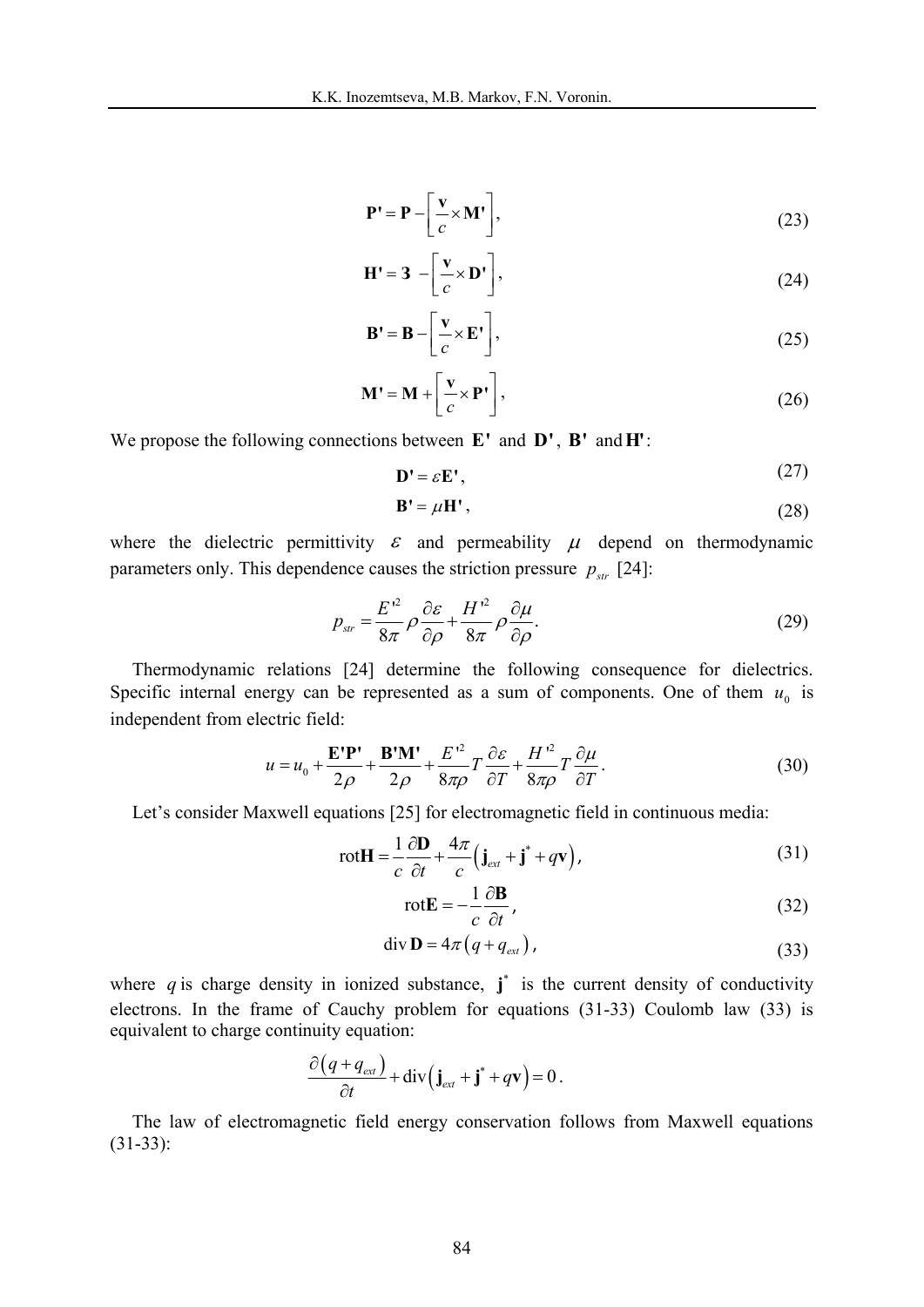$$
\frac{\partial}{\partial t} \left( \frac{E^2}{8\pi} + \frac{B^2}{8\pi} \right) + \mathbf{E} \frac{\partial \mathbf{P}}{\partial t} - \mathbf{M} \frac{\partial \mathbf{B}}{\partial t} = -\text{div} \mathbf{S} - \mathbf{j} \mathbf{E},
$$
\n(34)

where **j** is the total current density:

$$
\mathbf{j} = \mathbf{j}^* + q\mathbf{v} + \mathbf{j}_{ext} \,. \tag{35}
$$

Let's multiply **Ошибка! Источник ссылки не найден.** by  $v_i$  and sum over index *i* :

$$
v_i \frac{\partial}{\partial t} (\rho v_i + g_i) = v_i Q_i^p - v_i \left( q_{ext} E_i + \frac{1}{c} [\mathbf{j}_{ext} \times \mathbf{B}]_i \right) - v_i \frac{\partial}{\partial x_k} (\rho v_i v_k + (p - p_{str}) \delta_{ik} - T_{ik}). \tag{36}
$$

After term rearranging in (36):

$$
v^{2} \frac{\partial \rho}{\partial t} + \rho \frac{\partial}{\partial t} \left( \frac{v^{2}}{2} \right) = -v^{2} \frac{\partial}{\partial x_{k}} \rho v_{k} - \rho v_{k} \frac{\partial}{\partial x_{k}} \left( \frac{v^{2}}{2} \right) - v_{i} \left( q_{ext} E_{i} + \frac{1}{c} [\mathbf{j}_{ext} \times \mathbf{B}]_{i} \right) - v_{i} \frac{\partial}{\partial x_{k}} (\rho v_{i} v_{k} + (p - p_{str}) \delta_{ik} - T_{ik}) + v_{i} Q_{i}^{p} - v_{i} \frac{\partial g_{i}}{\partial t}.
$$
\n(37)

The equation for kinetic energy balance follows from (37) and (15):

$$
\frac{\partial}{\partial t} \left( \rho \frac{v^2}{2} \right) = -v_i \frac{\partial}{\partial x_k} \left( \rho v_i v_k + \left( p - p_{str} \right) \delta_{ik} - T_{ik} \right) - \frac{\partial}{\partial x_k} \left( v_k \rho \frac{v^2}{2} \right) - v_i \frac{\partial g_i}{\partial t} - v_i \left( q_{ext} E_i + \frac{1}{c} \left[ \mathbf{j}_{ext} \times \mathbf{B} \right]_i \right) + v_i Q_i^p. \tag{38}
$$

Relations (17), (30), (34), (38) determine the law of internal energy conservation. One can use it instead of (17):

$$
\rho \frac{d}{dt} \left( u_0 + T \frac{E^{\prime 2}}{8\pi} \frac{\partial \varepsilon}{\partial T} + T \frac{H^{\prime 2}}{8\pi} \frac{\partial \mu}{\partial T} \right) = -(p - p_{str}) \operatorname{div} \mathbf{v} + \zeta + Q^{\varepsilon} - v_i Q_i^p + (\mathbf{j} - \mathbf{j}_{ext}) \mathbf{E} +
$$
  
+  $v_i \frac{\partial g_i}{\partial t} - v_i \frac{\partial}{\partial x_k} T_{ik} + v_i \left( q_{ext} E_i + \frac{1}{c} [\mathbf{j}_{ext} \times \mathbf{B}]_i \right),$  (39)

where  $\frac{d}{dx}$ *dt*  $\partial t$  $=\frac{\partial}{\partial x} + \mathbf{v} \nabla$ ∂  $\mathbf{v} \nabla$  is the total derivative,

$$
\zeta = \frac{\partial}{\partial t} \left( \mathbf{M}^{\prime} \mathbf{B} - \frac{\mathbf{v}}{c} \left[ \mathbf{M}^{\prime} \times \mathbf{E}^{\prime} \right] - \frac{\mathbf{E}^{\prime} \mathbf{P}^{\prime}}{2} - \frac{\mathbf{B}^{\prime} \mathbf{M}^{\prime}}{2} \right) + \text{div} \left( \mathbf{v} \left( \mathbf{P}^{\prime} (\mathbf{E} - \mathbf{E}^{\prime}) + \mathbf{M}^{\prime} (\mathbf{B} - \mathbf{B}^{\prime}) \right) \right) + \mathbf{E} \frac{\partial \mathbf{P}}{\partial t} - \mathbf{M} \frac{\partial \mathbf{B}}{\partial t} .
$$
\n(40)

The derivation of the equation (39) is founded on the following assumption. Thermodynamic parameters determine dielectric permittivity uniquely. It means that only locally equilibrium and reversible processes change permittivity. Substance dynamics equations (16), (17) are formulated as laws of conservation. Therefore equations validity is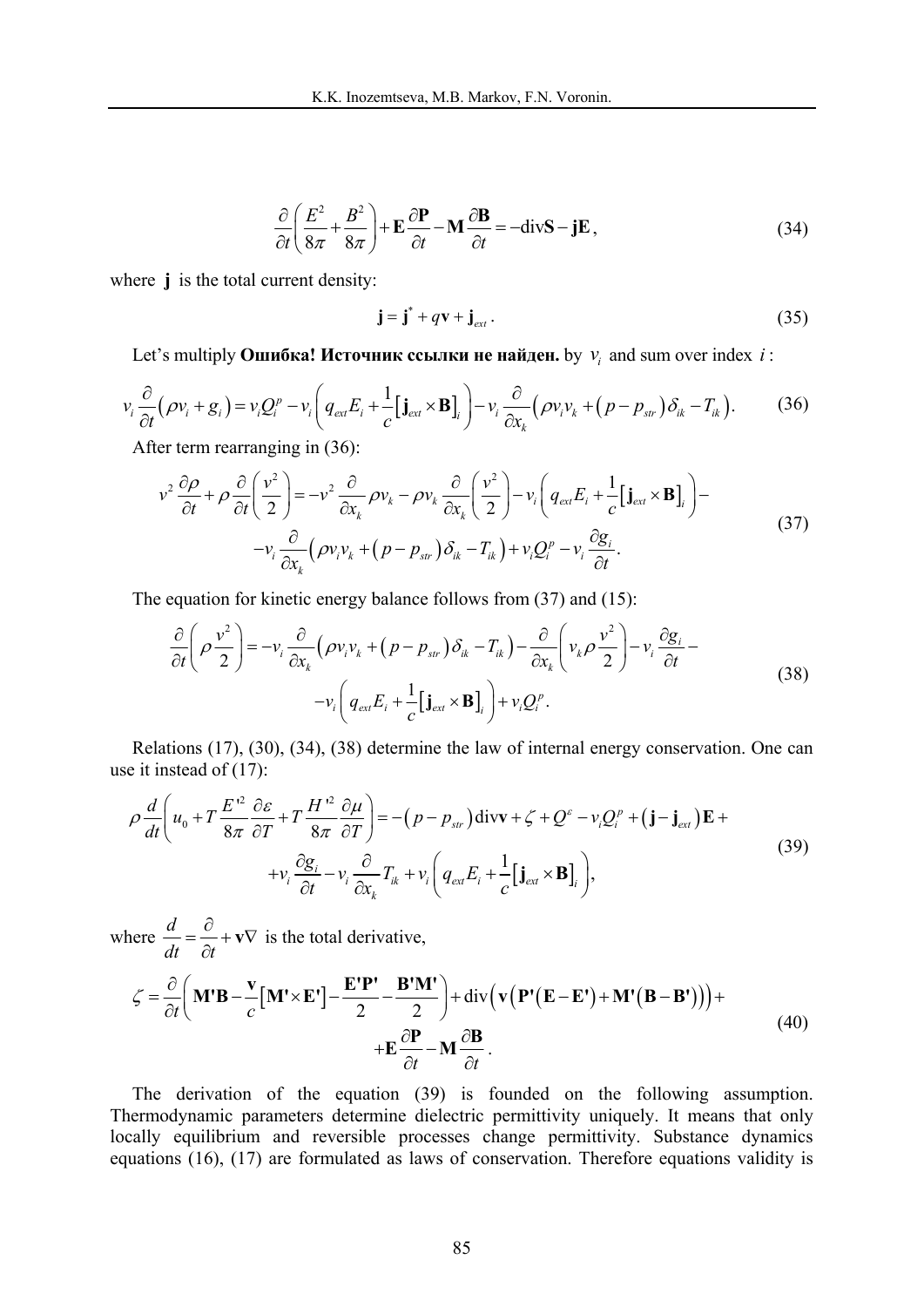connected with the applicability of the thermodynamic relations for substance under consideration (for example (30)). Equations (15), (16), (17) hold true if the relaxation times of the processes, which are connected with permittivity change, are small in comparison with the characteristic macroscopic time. The law of electromagnetic energy conservation (34) doesn't change, so the equation (39) holds true.

One can simplify (39) with the help of momentum conservation law [24]:

$$
\frac{\partial}{\partial x_k} T_{ik} - \frac{\partial g_i}{\partial t} = q_{ext} E_i + \frac{1}{c} [\mathbf{j}_{ext} \times \mathbf{B}]_i + F_i
$$
(41)

where

$$
F_i = qE_i + \frac{1}{c} \Big[ (\mathbf{j} - \mathbf{j}_{\text{ext}}) \times \mathbf{B} \Big]_i + \mathbf{P} \cdot \frac{\partial \mathbf{E}'}{\partial x_i} + \mathbf{M} \cdot \frac{\partial \mathbf{B}'}{\partial x_i} + \frac{1}{c} \frac{\partial \mathbf{v}}{\partial x_i} \Big( \Big[ \mathbf{P}^t \times \mathbf{B}^t \Big] - \Big[ \mathbf{M}^t \times \mathbf{E}^t \Big] \Big) + \tag{42}
$$

$$
+\frac{\rho}{c}\frac{d}{dt}\big(\big[\mathbf{p'}\times\mathbf{B'}\big]_i-\big[\mathbf{m'}\times\mathbf{E'}\big]_i\big)-\frac{1}{2}\frac{\partial}{\partial x_i}\big(\mathbf{P'}\mathbf{E'}+\mathbf{M'}\mathbf{B'}\big)
$$

$$
\mathbf{p'} = \mathbf{P'} / \rho \tag{43}
$$

$$
\mathbf{m'} = \mathbf{M'} / \rho \tag{44}
$$

The next relation follows from (39) and (41):

$$
\rho \frac{d}{dt} \left( u_0 + T \frac{E^2}{8\pi} \frac{\partial \varepsilon}{\partial T} + T \frac{H^2}{8\pi} \frac{\partial \mu}{\partial T} \right) = -\left( p - p_{str} \right) \text{div} \mathbf{v} + \zeta + Q^{\varepsilon} - v_i Q_i^p + \left( \mathbf{j} - \mathbf{j}_{\text{ext}} \right) \mathbf{E} - \mathbf{v} \mathbf{F} \tag{45}
$$

Using the following relations

$$
v_i \frac{\partial \mathbf{E}^*}{\partial r_i} \mathbf{P}^* = \text{div}\left( (\mathbf{P}^* \mathbf{E}^*) \mathbf{v} \right) + \mathbf{E}^* \frac{\partial \mathbf{P}^*}{\partial t} - \rho \mathbf{E}^* \frac{d\mathbf{p}^*}{dt},\tag{46}
$$

$$
v_i \frac{\partial \mathbf{B}^*}{\partial r_i} \mathbf{M}^* = \text{div}\left( (\mathbf{M}^* \mathbf{B}^*) \mathbf{v} \right) + \mathbf{B}^* \frac{\partial \mathbf{M}^*}{\partial t} - \rho \mathbf{B}^* \frac{d \mathbf{m}^*}{dt},\tag{47}
$$

$$
v_i \frac{\partial \mathbf{v}}{\partial r_i} ([\mathbf{P}' \times \mathbf{B}'] - [\mathbf{M}' \times \mathbf{E}')] = \text{div} \left( v^2 [\mathbf{P}' \times \mathbf{B}'] - [\mathbf{M}' \times \mathbf{E}'] \right) + \mathbf{v} \frac{\partial}{\partial t} ([\mathbf{P}' \times \mathbf{B}'] - [\mathbf{M}' \times \mathbf{E}'] ) - \tag{48}
$$

$$
-\rho \mathbf{v} \frac{d}{dt}([\mathbf{p}' \times \mathbf{B'}] - [\mathbf{m}' \times \mathbf{E'}]),
$$

and neglecting terms of the order of  $\mathbf{v}^2/c^2$ , we obtain:

$$
\mathbf{v} \mathbf{F} = \text{div}\left(\left(\mathbf{P}'\left(\mathbf{E} - \frac{\mathbf{E}'}{2}\right) + \mathbf{M}'\left(\mathbf{B} - \frac{\mathbf{B}'}{2}\right)\right)\mathbf{v}\right) + \mathbf{E}\frac{\partial \mathbf{P}}{\partial t} - \mathbf{M}\frac{\partial \mathbf{B}}{\partial t} + \frac{\partial}{\partial t}(\mathbf{M}'\mathbf{B}) - \frac{1}{c}\frac{\partial}{\partial t}\left(\mathbf{v}[\mathbf{M}' \times \mathbf{E}']\right) + q\mathbf{E}\mathbf{v} + \frac{\mathbf{v}}{c}\left[\mathbf{j}^* \times \mathbf{B}\right] - \rho \mathbf{E}'\frac{d\mathbf{p}'}{dt} - \rho \mathbf{B}'\frac{d\mathbf{m}'}{dt}
$$
\n(49)

Substituting **vF** from (49) into (39), one can obtain: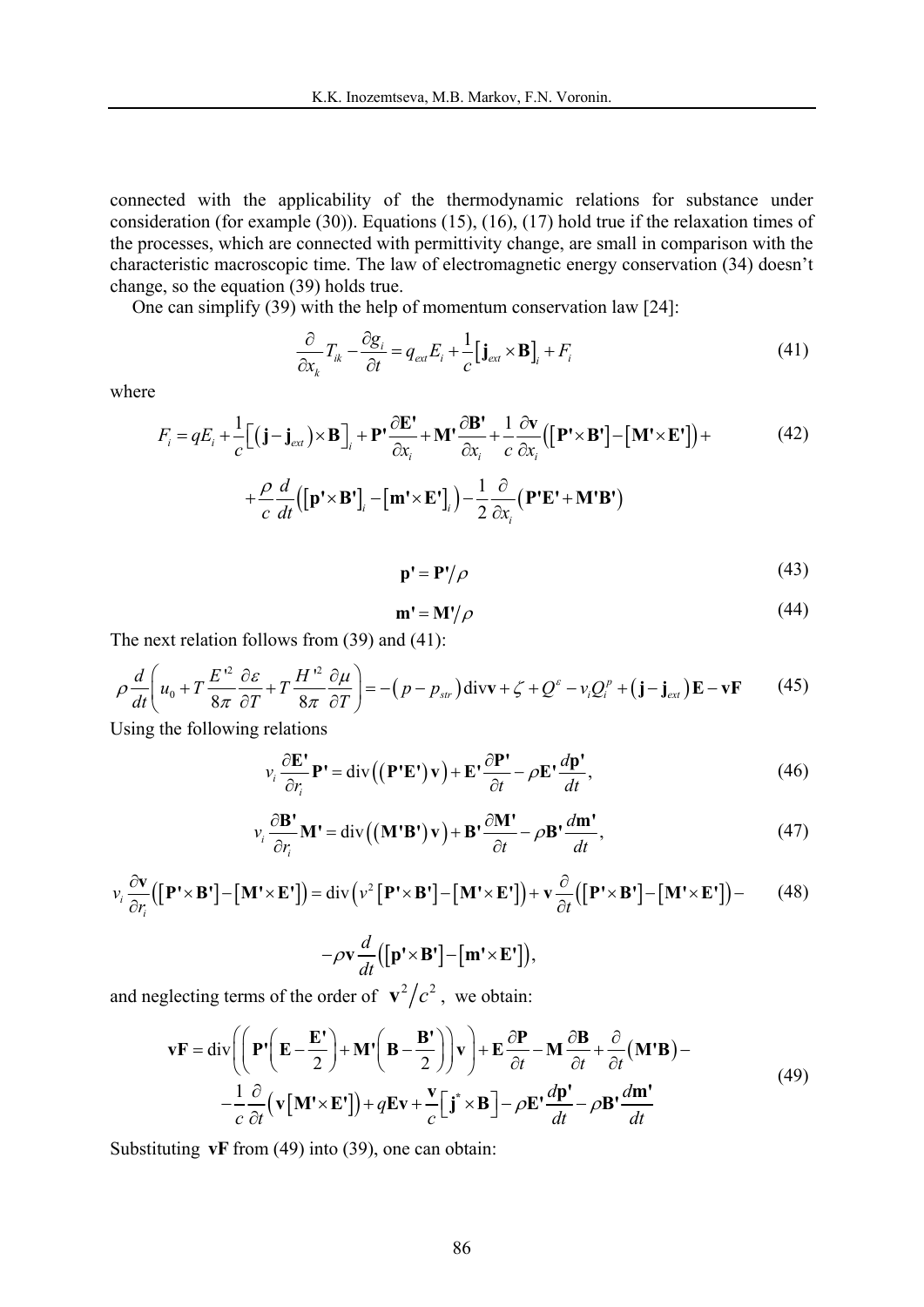$$
\rho \frac{d}{dt} \left( u_0 + T \frac{\partial \varepsilon}{\partial T} \frac{E^2}{8\pi} \right) = -(p - p_{str}) \text{div}{\bf v} + Q^{\varepsilon} - {\bf v} \mathbf{Q}^p + {\bf j}^* {\bf E} - \frac{\bf v}{c} \Big[ {\bf j}^* \times {\bf B} \Big] -
$$
  
 
$$
- \frac{\partial}{\partial t} \Big( \frac{{\bf E}' {\bf P}'}{2} + \frac{{\bf M}' {\bf B}'}{2} \Big) - \text{div} \Big( {\bf v} \frac{({\bf E}' {\bf P}')}{2} + {\bf v} \frac{({\bf M}' {\bf B}')}{2} \Big) + \rho {\bf E}' \frac{d{\bf p}'}{dt} + \rho {\bf B}' \frac{d{\bf m}'}{dt}.
$$
 (50)

Using  $(27)$ ,  $(28)$ , one can simplify  $(50)$ :

$$
\rho \frac{d}{dt} \left( u_0 + T \frac{\partial \varepsilon}{\partial T} \frac{E^2}{8\pi} \right) = -(p - p_{str}) \text{div}\mathbf{v} + Q^{\varepsilon} - \mathbf{v} \mathbf{Q}^p + \mathbf{j}^* \mathbf{E} - \frac{\mathbf{v}}{c} \Big[ \mathbf{j}^* \times \mathbf{B} \Big] +
$$
  
+ 
$$
\frac{E^2}{8\pi} \frac{d\varepsilon}{dt} + \frac{H^2}{8\pi} \frac{d\mu}{dt}.
$$
 (51)

One can obtain another form of momentum conservation law for the system of substance and field instead of (16) with the help of (32):

$$
\rho \frac{dv_i}{dt} = -\frac{\partial}{\partial x_i} (p - p_{str}) + qE'_{i} + \frac{1}{c} \left[ \mathbf{j}^* \times \mathbf{B}^* \right]_i + \frac{1}{c} \frac{\partial \mathbf{v}}{\partial x_i} (\left[ \mathbf{P}^* \times \mathbf{B}^* \right] - \left[ \mathbf{M}^* \times \mathbf{E}^* \right]) -
$$
  
+ 
$$
\frac{1}{2} \left( \left( \mathbf{P}^* \frac{\partial \mathbf{E}^*}{\partial x_i} - \mathbf{E}^* \frac{\partial \mathbf{P}^*}{\partial x_i} \right) + \left( \mathbf{M}^* \frac{\partial \mathbf{B}^*}{\partial x_i} - \mathbf{B}^* \frac{\partial \mathbf{M}^*}{\partial x_i} \right) \right) + \frac{\rho}{c} \frac{d}{dt} \left( \left[ \mathbf{p}^* \times \mathbf{B}^* \right]_i - \left[ \mathbf{m}^* \times \mathbf{E}^* \right]_i \right).
$$
 (52)

The expression for current density of conductivity electrons completes equations (22-24):

$$
\mathbf{j}^* = \sigma \mathbf{E}' = \sigma \left( \mathbf{E} + \frac{\mathbf{v}}{c} \times \mathbf{B}' \right) = \sigma \left( \mathbf{E} + \frac{\mathbf{v}}{c} \times \mathbf{B} \right),\tag{53}
$$

where  $\sigma$  is total thermal and radiative conductivity.

One can obtain the relation for thermal conductivity from the Wiedemann-Francis law. It connects electric and heat conductivity. The electron heat conductivity  $\lambda$  is considered in approximation [23]:

$$
\lambda = 4ac\theta^3 l/3 \tag{54}
$$

where  $a = \pi^2 / 15c^3 \hbar^3$ .

$$
l = \sqrt{\lambda_s^2 + \lambda_H^2} / \theta^3 \text{[cm]},
$$
\n(55)

where  $\lambda_{S}$  and  $\lambda_{H}$  are the thermal conductivity coefficients for ideal nondegenerate and tightly degenerate plasma:

$$
\lambda_{s} = 1,17 \cdot 10^{-3} \frac{e_{1} \theta^{5/2}}{Z_{\text{eff}} L_{1}},
$$
\n(56)

$$
\lambda_H = 3,10 \cdot 10^{-4} \frac{e_2 \theta \theta_F^{3/2}}{Z_{\text{eff}} L_2}.
$$
\n(57)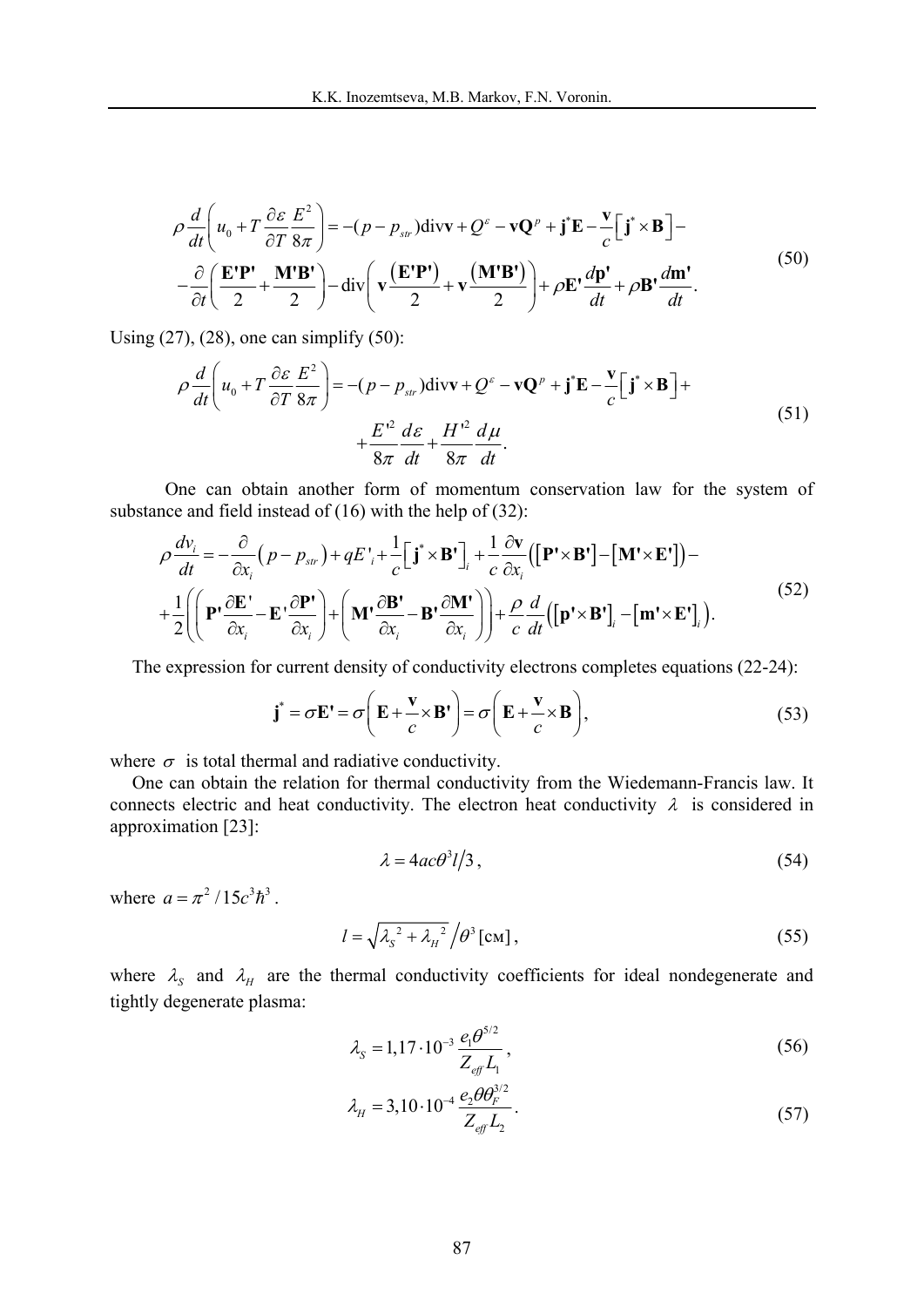The factors  $e_1$  and  $e_2$  provide correction for plasma nonideality. Atomic units are used for substance  $\theta$  and Fermi  $\theta_F$  temperatures. The Coulomb logarithms of electron-ion collisions can be calculated in the next approximations:

$$
L_2 = 0.5 \ln \left[ \left( 2\pi Z_{\text{eff}} / 3 \right)^{2/3} \left( 1.5 + 3/T \right)^{1/2} \right],\tag{58}
$$

$$
L_1 = 0.5 \ln \left( 1 + 9 \frac{Z_{\text{eff}} Z_0}{\Gamma^2} \left( \max \left\{ 1, \left[ \frac{Z_{\text{eff}}}{3\Gamma (1 + Z_0)} \right]^{1/2} \right\} \right)^2 \right), \tag{59}
$$

where  $\Gamma$  is the parameter of nonideality:

$$
\Gamma = \frac{Z_{\text{eff}} Z_0}{r_0} \min\left(\frac{1}{\theta}, \frac{1}{\theta_F}\right). \tag{60}
$$

The next approximation is used for effective charge:

$$
Z_{\text{eff}} = \max\left\{1, Z_0 + 0.5 / Z_0\right\},\tag{61}
$$

where  $Z_0$  is ion average charge in accordance with the Hartree-Fock-Slater model [23].

Equations (1), (2), (3), (15), (16) (or (52)), (17) (or (39), or (51)), (31), (32), (33), (53) coupled with the tabular equations of state and homogeneous initial conditions make up the Cauchy problem for kinetic, hydrodynamic and Maxwell equations. Problem is posed for the investigation of interaction between electron beam and polarizable and magnetizable substance.

The main correlations between electromagnetic and thermomechanical effects can be estimated without considering polarization and magnetization when  $|\mathbf{v}| \ll c$ . In addition, both of permittivities should not change visible at scales of electron stopping path and characteristic hydrodynamic time.

The following simplified equations should be considered for nonpolarized and nonmagnetized substance instead of (16), (17):

$$
\rho \left( \frac{\partial \mathbf{v}}{\partial t} + (\mathbf{v} \nabla) \mathbf{v} \right) = -\text{grad} p + \mathbf{F}_l + \mathbf{Q}^p, \qquad (62)
$$

$$
\frac{\partial}{\partial t} \left( \rho \left( \frac{v^2}{2} + u_0 \right) \right) = -\text{div} \left( \mathbf{v} \rho \left( \frac{v^2}{2} + u_0 \right) + \mathbf{v} \rho \right) + A + Q^{\varepsilon} \,, \tag{63}
$$

where  $\mathbf{F}_l$  is the Lorentz force affecting the ionized substance, *A* is the power of the specific total electromagnetic field work.

$$
\mathbf{F}_l = q \left( \mathbf{E} + \frac{1}{c} [\mathbf{v} \times \mathbf{B}] \right) + \frac{1}{c} [\mathbf{j}^* \times \mathbf{B}],
$$
 (64)

$$
A = q\mathbf{E}\mathbf{v} + \mathbf{j}^*\mathbf{E} = (\mathbf{j} - \mathbf{j}_{\text{ext}})\mathbf{E}.
$$
 (65)

Let's define the energy  $A_\mu$  which field spends on substance heating: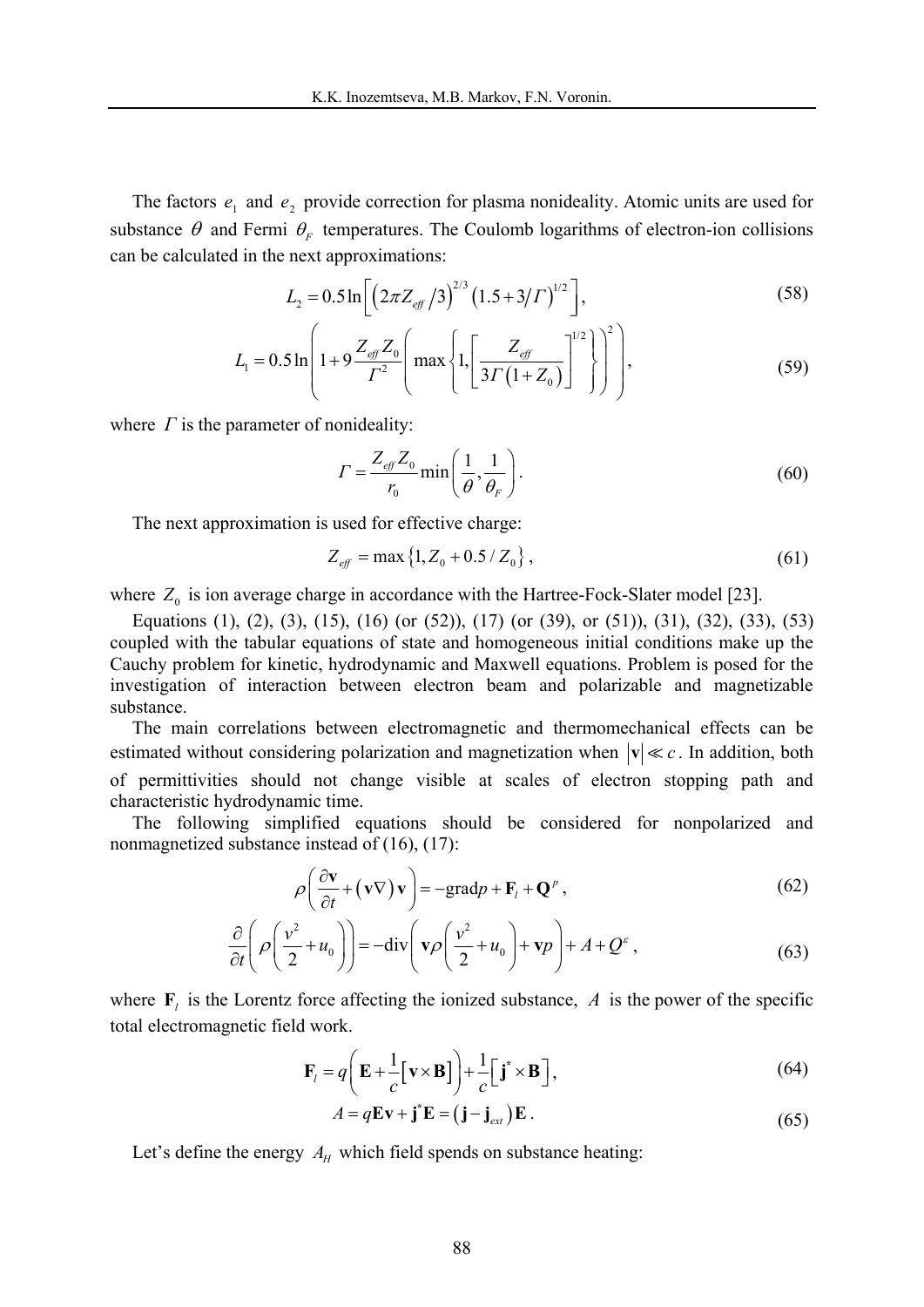$$
A_H = A - \mathbf{F}_l \mathbf{v} = \mathbf{j}^* \mathbf{E} - \frac{1}{c} \left( \mathbf{v} \left[ \mathbf{j}^* \times \mathbf{B} \right] \right).
$$
 (66)

Relations (64), (65), (66) determine the electromagnetic field influence on ionized substance. Substituting (53) to (64) and (66) one can receive the expressions for Lorentz force and the heating power density:

$$
\mathbf{F}_l = q \bigg( \mathbf{E} + \frac{1}{c} [\mathbf{v} \times \mathbf{B}] \bigg) + \frac{\sigma}{c} [\mathbf{E} \times \mathbf{B}] + \frac{\sigma}{c^2} (\mathbf{v} B^2 - \mathbf{B} (\mathbf{v} \mathbf{B})), \tag{67}
$$

$$
A_H = \sigma E^2 - 2\frac{\sigma}{c} (\mathbf{v} [\mathbf{E} \times \mathbf{B}]) - \frac{\sigma}{c^2} (\nu^2 B^2 - (\mathbf{v} \mathbf{B})^2).
$$
 (68)

Total medium heating by the field, electrons, positrons and photons is equal to:

$$
\widetilde{A}_H = A_H + Q^{\varepsilon} - \mathbf{v} \mathbf{Q}^p. \tag{69}
$$

The Coulomb law (33) enables to express the Lorentz force through the electromagnetic field components only:

$$
\mathbf{F}_{l} = \left(\mathbf{E} + \frac{1}{c} [\mathbf{v} \times \mathbf{B}]\right) \left(\frac{\text{div}\,\mathbf{D}}{4\pi} - q_{\text{ext}}\right) + \frac{\sigma}{c} [\mathbf{E} \times \mathbf{B}] + \frac{\sigma}{c^{2}} (\mathbf{v}B^{2} - \mathbf{B} (\mathbf{v}B)).
$$
\n(70)

#### **3. NUMERICAL ALGORITHMS**

The numerical algorithm for hydrodynamic equation is based on the conservative finitedifference scheme of the increased order of accuracy [25]. It is the Kolgan scheme which is modified and generalized for 3D unstructured grids. The predictor-corrector scheme integrates grid equations with respect to time variable. Since the scheme is explicit, the Courant Friedrichs–Lewy condition should be implemented. The finite-difference scheme for Maxwell equations is represented in [20]. It is also explicit; it provides the second order of accuracy on homogeneous Cartesian grid, implements the discrete analogue of the energy conservation law.

Let's consider the scheme for the system of electromagnetic and hydrodynamic equations. It is necessary to construct finite-difference analogues for Lorentz force (70) and heating (68) which provide conservativeness of the general scheme.

Following relations [20] determine computational grid for Maxwell equations (31), (32), (33), (53) with respect to variable *x*:

$$
x_{i+1} = x_i + \Delta_i, \quad i = 0, ..., N_x - 1, \quad x_0 = x_{\min}, \quad x_{N_x} = x_{\max},
$$
  

$$
x_{i+1/2} = (x_i + x_{i+1})/2, \quad i = 0, ..., N_x - 1, \quad x_{-1/2} = x_0, \quad x_{N_x + 1/2} = x_{N_x},
$$
  

$$
\delta_i = x_{i+1/2} - x_{i-1/2}, \quad i = 0, ..., N_x, \quad \delta_0 = \Delta_0/2, \quad \delta_0 = \Delta_0/2, \quad \delta_{N_x} = \Delta_{N_x - 1}/2.
$$

Computational grids with respect to variables *y*, *z* are introduced in a similar manner. Grid parameters provide the localization of coefficients discontinuity on surfaces  $x = x_i$ ,  $y = y_i$ ,  $z = z<sub>k</sub>$ . The coefficients values are defined at the grid points with half-integer spatial indexes. These points coincide with centers of rectangular parallelepipeds which are organized by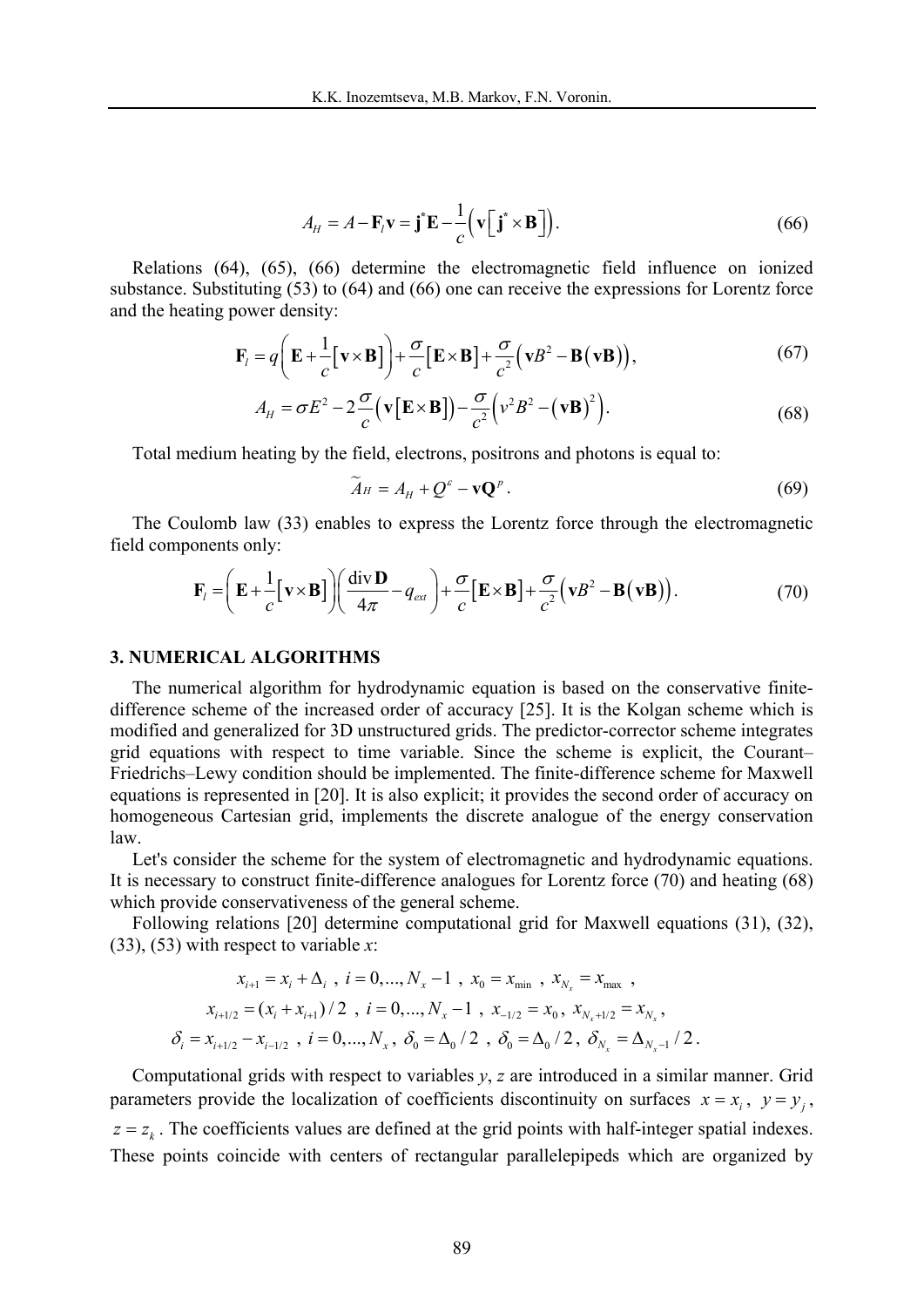intersection of planes  $x = x_i, x_{i+1}, y = y_j, y_{j+1}, z = z_k, z_{k+1}$ . The current density and electric field components are defined in the centers of corresponding parallel parallelepiped edges. The magnetic field components are defined in the centers of those parallelepiped faces, to which they are normal. The convective current and medium moving are not under consideration in [20].

Time grid consists of points  $t_n$  with intervals  $\tau_n = t_{n+1/2} - t_{n-1/2}$ ;  $n = 2,..., N_t - 1$ . The Grid functions  $E^x$ ,  $E^y$ ,  $E^z$  are defined in the integer moments of time  $t_n$ ,  $H^x$ ,  $H^y$ ,  $H^z$  are defined at the half-integer points  $t_{n+1/2}$ .

Let's consider grid analogous for Maxwell equations  $(31)$ ,  $(32)$   $[20]$ :

$$
(H_{i+1/2,j+1/2,k}^{z n+1/2} - H_{i+1/2,j-1/2,k}^{z n+1/2})/\delta y_j - (H_{i+1/2,j,k+1/2}^{y n+1/2} - H_{i+1/2,j,k-1/2}^{y n+1/2})/\delta z_k =
$$
  
\n
$$
= (D_{i+1/2,j,k}^{x n+1} - D_{i+1/2,j,k}^{x n})/c\tau_{n+1/2} + \frac{4\pi}{c} \int_{i+1/2,j,k}^{x n}.
$$
  
\n
$$
(H_{i,j+1/2,k+1/2}^{x n+1/2} - H_{i,j+1/2,k-1/2}^{x n+1/2})/\delta z_k - (H_{i+1/2,j+1/2,k}^{z n+1/2} - H_{i-1/2,j+1/2,k}^{z n+1/2})/\delta x_i =
$$
  
\n
$$
= (D_{i,j+1/2,k}^{y n+1} - D_{i,j+1/2,k}^{y n})/c\tau_{n+1/2} + \frac{4\pi}{c} \int_{i,j+1/2,k}^{y y}.
$$
  
\n
$$
(H_{i+1/2,j,k+1/2}^{y n+1/2} - H_{i-1/2,j,k+1/2}^{y n+1/2})/\delta x_i - (H_{i,j+1/2,k+1/2}^{x n+1/2} - H_{i,j-1/2,k+1/2}^{x n+1/2})/\delta y_j =
$$
  
\n
$$
= (D_{i,j,k+1/2}^{z n+1} - D_{i,j,k+1/2}^{z n})/c\tau_{n+1/2} + \frac{4\pi}{c} \int_{i,j,k+1/2}^{z}.
$$
  
\n
$$
(E_{i,j+1/2,k+1}^{y n+1} - E_{i,j+1/2,k}^{y n+1})/\Delta z_k - (E_{i,j+1,k+1/2}^{z n+1} - E_{i,j,k+1/2}^{z n+1})/\Delta y_j =
$$
  
\n
$$
= (H_{i,j+1/2,k+1/2}^{z n+1/2} - H_{i,j+1/2,k+1/2}^{z n+1/2})/c\tau_{n+1}.
$$
  
\n
$$
(E_{i+1,j,k+1/2}^{z n+1
$$

The following designations will be used. Symbol  $s<sup>n</sup>$  signifies function value  $s<sup>n</sup>$  on time layer with number *n*. Symbol  $s_{i+l/2,j,k}^{\circ}$  signifies the following weighted value the of grid function *u* :

$$
S_{i+1/2,j,k}^{\circ} = u_{i+1/2,j-1/2,k-1/2} \frac{\Delta_{j-1}}{2\delta_j} \frac{\Delta_{k-1}}{2\delta_k} ++S_{i+1/2,j-1/2,k+1/2} \frac{\Delta_{j-1}}{2\delta_j} \frac{\Delta_k}{2\delta_k} + S_{i+1/2,j+1/2,k+1/2} \frac{\Delta_j}{2\delta_j} \frac{\Delta_k}{2\delta_k} + S_{i+1/2,j+1/2,k-1/2} \frac{\Delta_j}{2\delta_j} \frac{\Delta_{k-1}}{2\delta_k}.
$$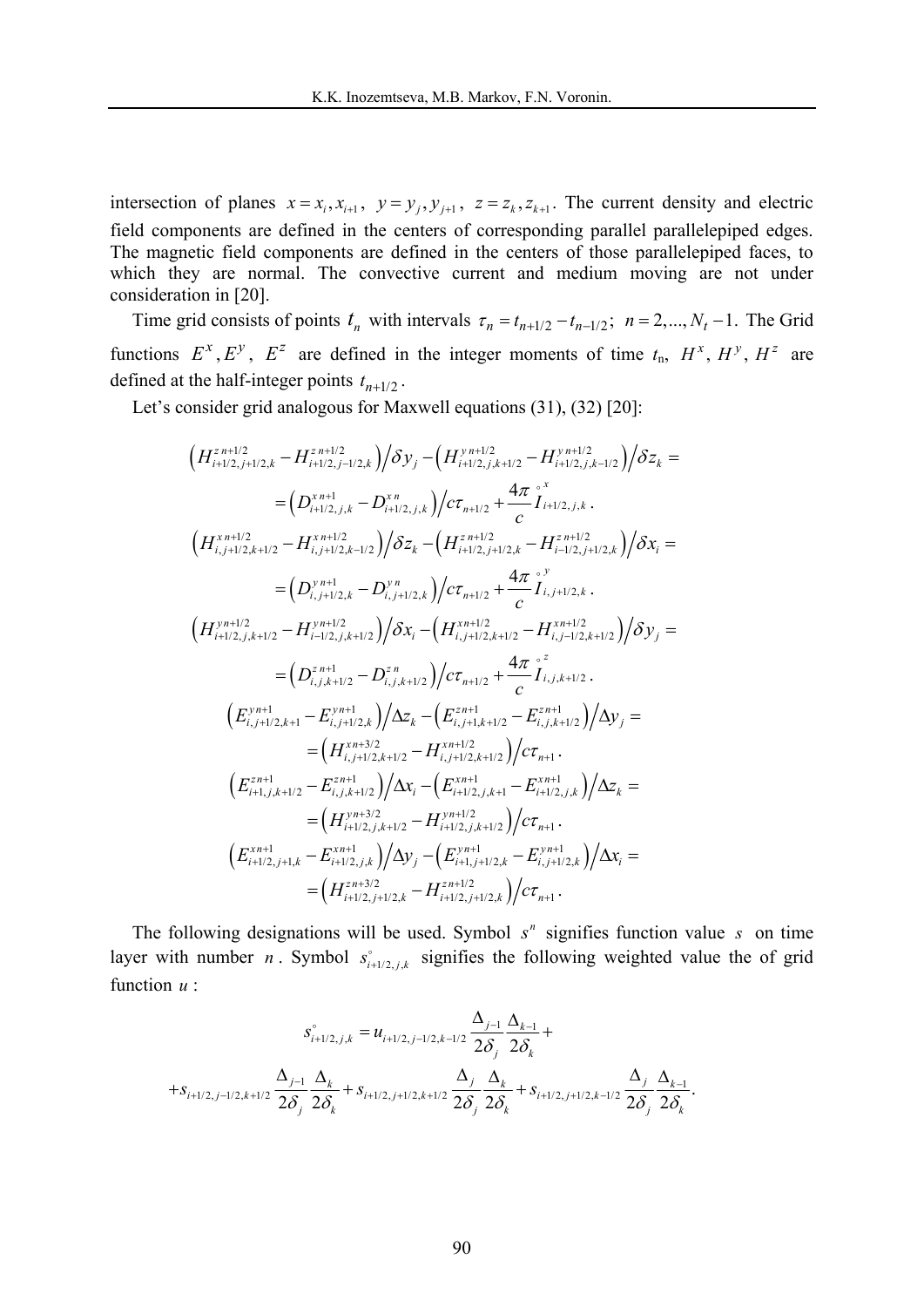The induction vector is determined as  $D_{i+1/2, j, k}^x = \varepsilon_{i+1/2, j, k}^{\varepsilon} E_{i+1/2, j, k}^x$ , the total current density is denoted as  $I_{i+1/2, j,k}^{\circ x} = \sigma_{i+1/2, j,k}^{\circ} E_{i+1/2, j,k}^x + J_{i+1/2, j,k}^x$ , where  $J_{i+1/2, j,k}^x$  is the extrinsic current density.

The following finite-difference law of electromagnetic field energy conservation [20] takes place in computational domain:

$$
\left(W^{fd}(\mathbf{E}^{n+1}, \mathbf{H}^{n+1}) - W^{fd}(\mathbf{E}^n, \mathbf{H}^n)\right) / \tau_n + Q^{fd} + A^{fd} + K^{fd} + S^{fd} = 0,\tag{71}
$$

where  $W^{j d}(E^n, H^n)$  is the quadratic form composed from values of the electric and the magnetic fields strength components at time layer with number n. This quadratic form is a grid analogue of electromagnetic field energy. Finite-difference analogues of all current works express values  $A^{fd}$ ,  $Q^{fd}$  and  $K^{fd}$ . The value  $S^{fd}$  expresses energy flow through the boundary domain.

The expression for finite-difference work of the extrinsic current in computational domain is:

$$
A^{fd} = 4\pi \sum_{i=0}^{N_x - 1} \sum_{j=0}^{N_y} \sum_{k=0}^{N_z} J_{i+1/2,j,k}^x E_{i+1/2,j,k}^x \Delta_i \delta_j \delta_k + 4\pi \sum_{i=0}^{N_x} \sum_{j=0}^{N_y - 1} \sum_{k=0}^{N_z} J_{i,j+1/2,k}^y E_{i,j+1/2,k}^y \delta_i \Delta_j \delta_k +
$$
  
+4 $\pi \sum_{i=0}^{N_x} \sum_{j=0}^{N_y} \sum_{k=0}^{N_z - 1} J_{i,j,k+1/2}^z E_{i,j,k+1/2}^z \delta_i \delta_j \Delta_k,$  (72)

where  $E_{i+1/2, j, k}^x$ ,  $J_{i+1/2, j, k}^x$  are the electric field strength and the current density at the point  $x = x_{i+1/2}, y = y_i, z = z_k$ . The total current work is expressed analogously.

The finite-difference work of the extrinsic current in the cell with the center at the point  $x = x_{i+1/2}, y = y_{i+1/2}, z = z_{k+1/2}$  is equal to:

$$
A_{cell}^{fd} = \pi \Delta_i \Delta_j \Delta_k \left( J_{i+1/2,j,k}^* E_{i+1/2,j,k}^* + J_{i+1/2,j+1,k}^* E_{i+1/2,j+1,k}^* + J_{i+1/2,j,k+1}^* E_{i+1/2,j,k+1}^* + J_{i+1/2,j+1,k+1}^* E_{i+1/2,j+1,k+1}^* + J_{i,j+1/2,k}^* E_{i,j+1/2,k}^* + J_{i+1,j+1/2,k}^* E_{i+1,j+1/2,k}^* + J_{i,j+1/2,k+1}^* E_{i,j+1/2,k+1}^* E_{i+1,j+1/2,k+1}^* + J_{i+1,j+1/2,k+1}^* E_{i+1,j+1/2,k+1}^* + J_{i,j,k+1/2}^* E_{i,j,k+1/2}^* + J_{i+1,j,k+1/2}^* E_{i,j,k+1/2}^* + J_{i+1,j,k+1/2}^* E_{i,j,k+1/2}^* + J_{i+1,j,k+1/2}^* E_{i,j,k+1/2}^* + J_{i+1,j,k+1/2}^* E_{i,j,k+1/2}^* + J_{i+1,j,k+1/2}^* E_{i,j,k+1/2}^* + J_{i+1,j,k+1/2}^* E_{i,j+1,1/2,k+1}^* + J_{i+1,j+1,1/2}^* E_{i,j+1,1/2}^* + J_{i+1,j+1,1/2}^* E_{i,j,k+1/2}^* + J_{i+1,j,k+1/2}^* E_{i,j+1,1/2}^* + J_{i+1,j+1/2,1/*}^* E_{i,j+1,1/2}^* + J_{i+1,j+1/2,1/*}^* E_{i,j+1,1/2}^* + J_{i+1,j+1/2,1/*}^* E_{i,j+1,1/2}^* + J_{i+1,j+1/2,1/*}^* E_{i,j+1,1/2}^* + J_{i+1,j+1/2,1/*}^* E_{i,j+1,1/2}^* + J_{i+1,j+1/2,1/*}^* E_{i,j+1/2}^* + J_{i+1,j+1/2,1/*}^* E_{i,j+1/2}^* E
$$

The finite-difference work of the conductive current in the computational domain is а sum of cell works in edges:

$$
Q_{cell}^{jl} = \pi \Delta_i \Delta_j \Delta_k \left( J_{c\ i+1/2,j,k}^x E_{i+1/2,j,k}^x + J_{c\ i+1/2,j+1,k}^x E_{i+1/2,j+1,k}^x + J_{c\ i+1/2,j,k+1}^x E_{i+1/2,j,k+1}^x + J_{c\ i+1/2,j+1,k+1}^x E_{i+1/2,j+1,k+1}^x + J_{c\ i,j+1/2,k}^y E_{i,j+1/2,k}^y + J_{c\ i+1,j+1/2,k}^y E_{i+1,j+1/2,k}^y + J_{c\ i,j+1/2,k+1}^y E_{i,j+1/2,k+1}^y + J_{c\ i+1,j+1/2,k+1}^z E_{i,j+1/2,k+1}^z + J_{c\ i+1,j+1/2}^z E_{i,j,k+1/2}^z + J_{c\ i+1,j+1,k+1/2}^z E_{i,j+1,k+1/2}^z E_{i,j+1,k+1/2}^z + J_{c\ i+1,j+1,k+1/2}^z E_{i,j+1,k+1/2}^z E_{i,j+1,k+1/2}^z + J_{c\ i+1,j+1,k+1/2}^z E_{i,j+1,k+1/2}^z E_{i,j+1,k+1/2}^z + J_{c\ i+1,j+1,k+1/2}^z E_{i,j+1,k+1/2}^z E_{i,j+1,k+1/2}^z + J_{c\ i+1,j+1,k+1/2}^z E_{i,j+1,k+1/2}^z E_{i,j+1,k+1/2}^z + J_{c\ i+1,j+1,k+1/2}^z E_{i,j+1,k+1/2}^z E_{i,j+1,k+1/2}^z + J_{c\ i+1,j+1,k+1/2}^z E_{i,j+1,k+1/2}^z E_{i,j+1,k+1/2}^z + J_{c\ i+1,j+1,k+1/2}^z E_{i,j+1,k+1/2}^z E_{i,j+1,k+1/2}^z + J_{c\ i+1,j+1,k+1/2}^z E_{i,j+1,k+1/2}^z E_{i,j+1,k+1/2}^z + J_{c\ i+1,j+1,k+1/2}^z E_{i,j+1,k+1/2}^z E_{i,j+1,k+
$$

where: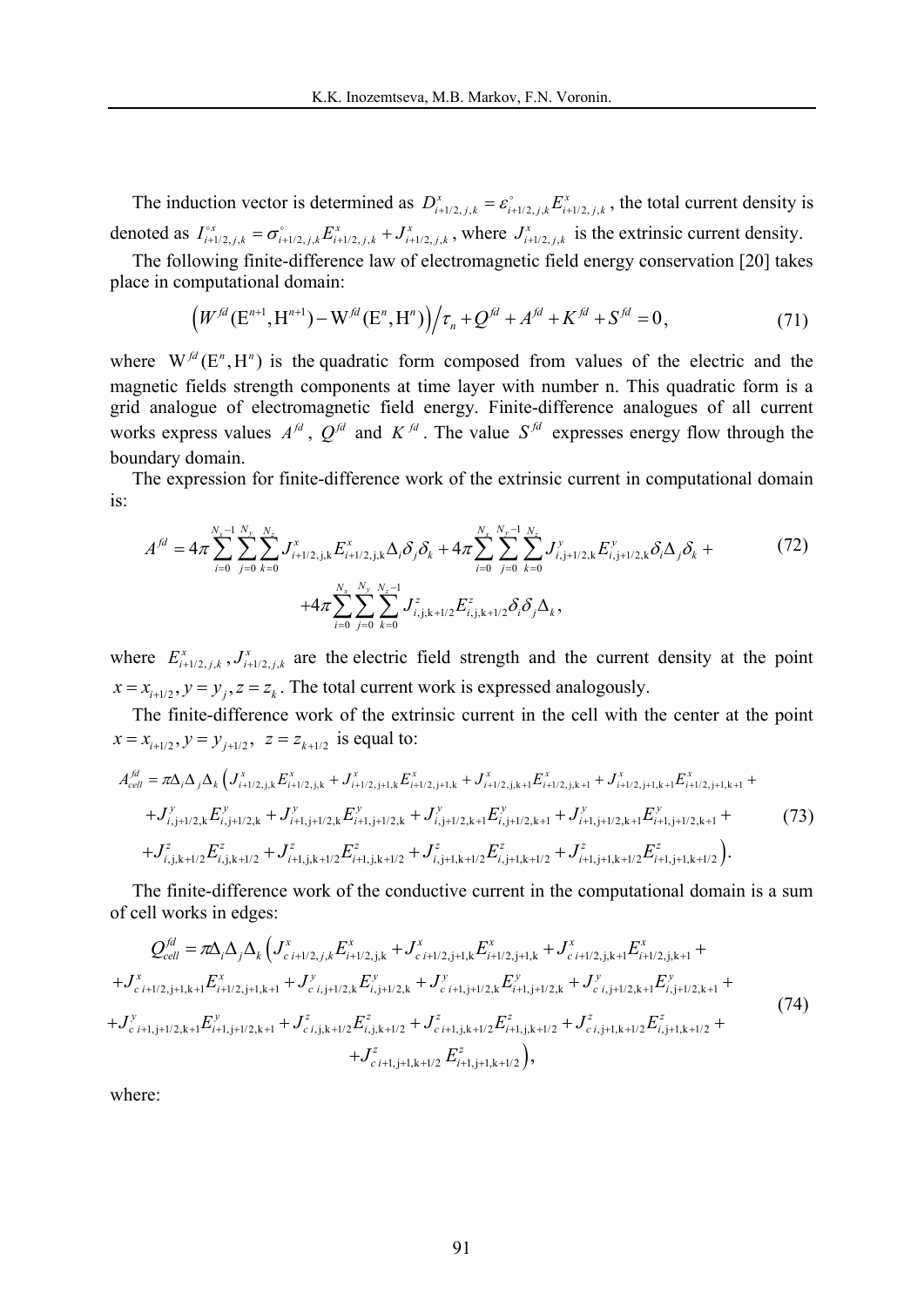$$
J_{c\ i+1/2,j,k}^{x} = \sigma_{i+1/2,j,k}^{\circ} \left( E_{i+1/2,j,k}^{x} + \frac{1}{c} \left[ \mathbf{v}_{i+1/2,j,k} \times \mathbf{B}_{i+1/2,j+1/2,k+1/2} \right]^{x} \right). \tag{75}
$$

Let the substance velocity in the hydrodynamic finite-difference scheme be defined in cell centers. The charge density is defined in cell centers too. We define convective current density in edge center as:

$$
J_{i+1/2,j,k}^{x} = \frac{1}{4\delta_{j}\delta_{k}} \Big( q_{i+1/2,j+1/2,k+1/2} y_{i+1/2,j+1/2,k+1/2}^{x} \Delta_{j} \Delta_{k} + q_{i+1/2,j-1/2,k+1/2} y_{i+1/2,j-1/2,k+1/2}^{x} \Delta_{j-1} \Delta_{k} +
$$
  
+
$$
q_{i+1/2,j+1/2,k-1/2} y_{i+1/2,j+1/2,k-1/2}^{x} \Delta_{j} \Delta_{k-1} + q_{i+1/2,j-1/2,k-1/2} y_{i+1/2,j-1/2,k-1/2}^{x} \Delta_{j-1} \Delta_{k-1} \Big) = J_{i+1/2,j,k}^{x},
$$
\n(76)

where  $J^x_{i+l/2,j,k}$ ,  $q_{i+l/2,j+l/2,k+l/2}$ ,  $v^x_{i+l/2,j+l/2,k+l/2}$  are the *x*-component of convective current density, the charge density and the substance speed in cell center.

The work  $K^{fd}$  *K*  $K^{fd}$  of the convective current, expressed by (76), is defined by analogy with the extrinsic one (72), (73).

If dielectric permittivity is constant, only convective and conductive currents fulfils the energy exchange between substance and field in accordance with (34), (65).

Let's define specific Lorentz force component for the cell with center at the point  $x = x_{i+1/2}$ ,  $y = y_{j+1/2}$ ,  $z = z_{k+1/2}$  according to expression (67). It is necessary to interpolate values of the electromagnetic field strength components in the cell center. We shall calculate the magnetic field as an average value with respect to all cell faces with weight  $\delta$ . The Electric field will be calculated with respect to all cell edges with weight  $\delta_i \delta_j$ :

$$
\mathbf{F}_{i+1/2,j+1/2,k+1/2}^{l} = q_{i+1/2,j+1/2,k+1/2} \left( \mathbf{E}_{i+1/2,j+1/2,k+1/2} + \frac{1}{c} \left[ \mathbf{v}_{i+1/2,j+1/2,k+1/2} \times \mathbf{B}_{i+1/2,j+1/2,k+1/2} \right] \right) +
$$
  
+ 
$$
\frac{\sigma_{i+1/2,j+1/2,k+1/2}}{c} \left[ \mathbf{E}_{i+1/2,j+1/2,k+1/2} \times \mathbf{B}_{i+1/2,j+1/2,k+1/2} \right] +
$$
  
+ 
$$
\frac{\sigma_{i+1/2,j+1/2,k+1/2}}{c^2} \mathbf{v}_{i+1/2,j+1/2,k+1/2} B_{i+1/2,j+1/2,k+1/2}^{2} -
$$

$$
-\frac{\sigma_{i+1/2,j+1/2,k+1/2}}{c^2} \mathbf{B}_{i+1/2,j+1/2,k+1/2} \left( \mathbf{v}_{i+1/2,j+1/2,k+1/2} \mathbf{B}_{i+1/2,j+1/2,k+1/2} \right),
$$
(77)

where  $\mathbf{F}_{i+1/2, j+1/2, k+1/2}^{l}$  is the finite-different analogue of the specific Lorentz force.

The work of convective and conductive currents doesn't appear in the algorithm explicitly. So, it is necessary to construct the finite-difference analogue of work, which is expended on heating only, in other words, on change of the internal energy in cell. To do this, let's multiply Lorentz force by hydrodynamic velocity scalarly. Then let's subtract the result from the total work of convective and conductive currents:

$$
A_{i+1/2,j+1/2,k+1/2}^{H} = Q_{cell}^{fd} - K_{cell}^{fd} - \mathbf{E}_{i+1/2,j+1/2,k+1/2} \mathbf{v}_{i+1/2,j+1/2,k+1/2} q_{i+1/2,j+1/2,k+1/2} -
$$
  

$$
- \frac{\sigma}{c} \Big( \mathbf{v}_{i+1/2,j+1/2,k+1/2} \Big[ \mathbf{E}_{i+1/2,j+1/2,k+1/2} \times \mathbf{B}_{i+1/2,j+1/2,k+1/2} \Big] \Big) -
$$
(78)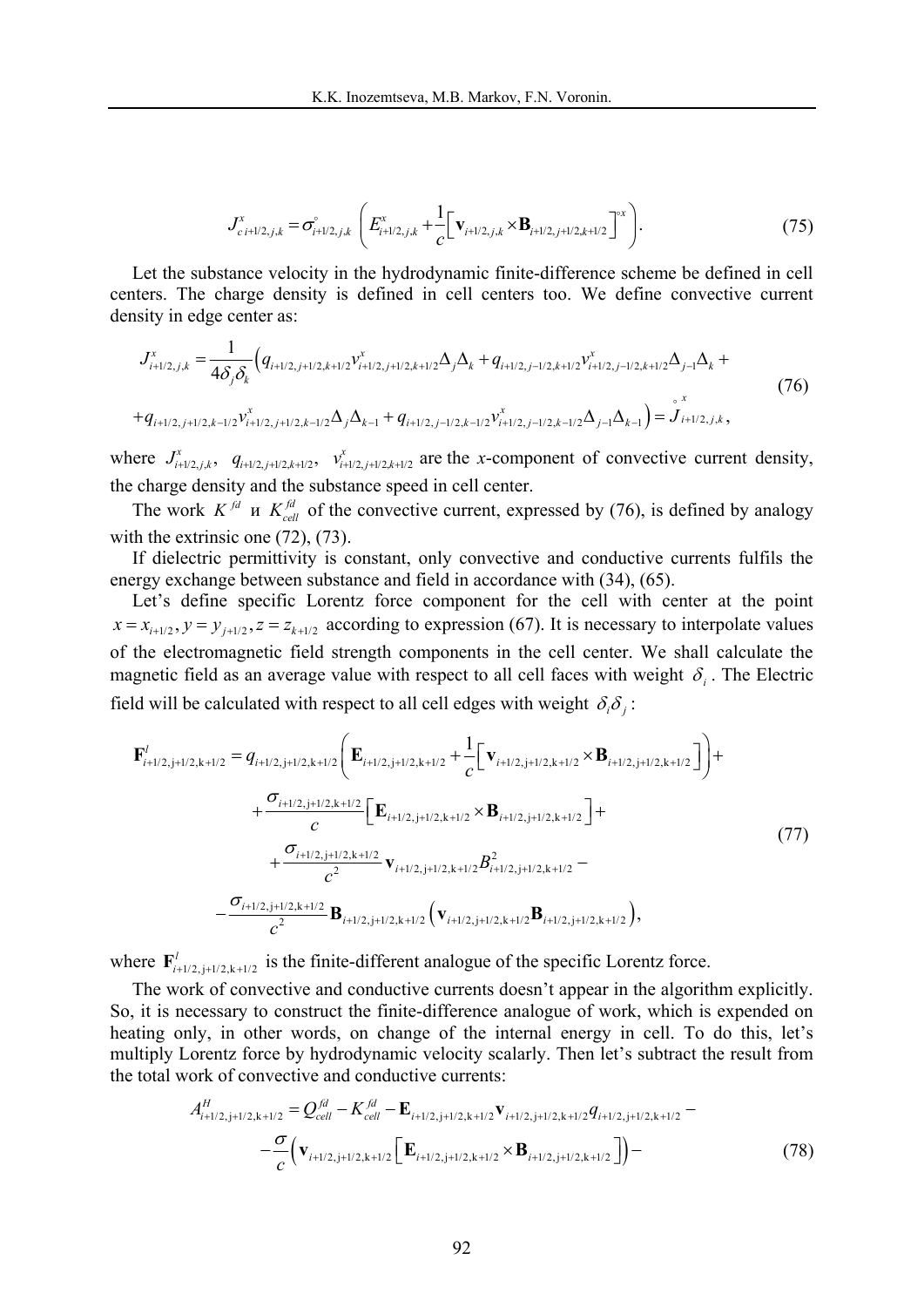$$
-\frac{\sigma}{c^2}\Big(\nu_{i+1/2,j+1/2,k+1/2}^2B_{i+1/2,j+1/2,k+1/2}^2-\Big(\mathbf{v}_{i+1/2,j+1/2,k+1/2}\mathbf{B}_{i+1/2,j+1/2,k+1/2}\Big)^2\Big).
$$

Finally, it's necessary to express charge density in field components. The definition of total charge density at the grid point follows from the finite-different scheme [20]:

$$
q_{i,j,k}^{tot} = \frac{1}{4\pi} \left( \frac{D_{i+1/2,j,k} - D_{i-1/2,j,k}}{\delta_i} + \frac{D_{i,j+1/2,k} - D_{i,j-1/2,k}}{\delta_j} + \frac{D_{i,j,k+1/2} - D_{i,j,k-1/2}}{\delta_k} \right),
$$
(79)

where  $D_{i+1/2, j, k}$  is the component of electric displacement. It is defined in the center of cell edge. The edge is parallel to the component. We define the charge density as a difference between total charge averaged with all cell points with weight  $\delta_i \delta_j \delta_k$  and the charge density of fast electrons  $q^{ext}$ :

$$
q_{i+1/2,j+1/2,k+1/2} = \frac{1}{8V_{i+1/2,j+1/2,k+1/2}} \left( q^{tot}_{i,j,k} \delta_i \delta_j \delta_k + q^{tot}_{i+1,j,k} \delta_{i+1} \delta_j \delta_k + q^{tot}_{i,j+1,k} \delta_i \delta_{j+1} \delta_k ++ q^{tot}_{i,j,k+1} \delta_i \delta_j \delta_{k+1} + q^{tot}_{i+1,j+1,k} \delta_{i+1} \delta_{j+1} \delta_k + q^{tot}_{i+1,j,k+1} \delta_{i+1} \delta_j \delta_{k+1} + q^{tot}_{i,j+1,k+1} \delta_i \delta_{j+1} \delta_{k+1} ++ q^{tot}_{i+1,j+1,k+1} \delta_{i+1} \delta_{j+1} \delta_{k+1} + q^{tot}_{i+1,j+1,k+1} \delta_{i+1} \delta_{j+1} \delta_{k+1} \right) - q^{ext}_{i+1/2,j+1/2,k+1/2},
$$
\n(80)

where  $V_{i+1/2, i+1/2, k+1/2}$  is cell volume:

$$
V_{i+1/2,j+1/2,k+1/2} = \frac{1}{8} \Big( \delta_i \delta_j \delta_k + \delta_{i+1} \delta_j \delta_k + \delta_i \delta_{j+1} \delta_k + \delta_i \delta_j \delta_{k+1} + + \delta_{i+1} \delta_{j+1} \delta_k + \delta_{i+1} \delta_j \delta_{k+1} + \delta_i \delta_{j+1} \delta_{k+1} + \delta_{i+1} \delta_{j+1} \delta_{k+1} \Big). \tag{81}
$$

Let's substitute  $(80)$  in  $(77)$ ,  $(78)$ . In this way, we express the Lorentz force and substitute heating in terms of electromagnetic field and hydrodynamic velocity. They can be determined by solving Maxwell and hydrodynamic equations.

Formulae (77) and (78) express the finite-difference momentum and the internal energy. They are transmitted in the hydrodynamic finite-difference scheme as a source. It provides the conservativeness of the finite-difference scheme in general.

Now let's consider the finite-difference hydrodynamic equations. Grid functions in these equations are attributed to cell centers and are described in [25]. The transition to the next time level is performed in two stages. At the first stage pressure force is considered. The intermediate values of the substance velocity  $\tilde{\mathbf{v}}$  and the specific energy density  $\tilde{w}$  are calculated:

$$
\frac{\rho_{i+1/2,j+1/2,k+1/2}^n \tilde{\mathbf{v}}_{i+1/2,j+1/2,k+1/2}^n - \rho_{i+1/2,j+1/2,k+1/2}^n \mathbf{v}_{i+1/2,j+1/2,k+1/2}^n}{\tau_n} = -\frac{1}{V_{i+1/2,j+1/2,k+1/2}}.\tag{82}
$$

$$
\cdot (F_{i+1,j+1/2,k+1/2} - F_{i,j+1/2,k+1/2} + F_{i+1/2,j+1,k+1/2} - F_{i+1/2,j,k+1/2} + F_{i+1/2,j+1/2,k+1} - F_{i+1/2,j+1/2,k}),
$$
  
\n
$$
\frac{\rho_{i+1/2,j+1/2,k+1/2}^n \tilde{w}_{i+1/2,j+1/2,k+1/2}^n - \rho_{i+1/2,j+1/2,k+1/2}^n w_{i+1/2,j+1/2,k+1/2}^n}{\tau_n} = -\frac{1}{V_{i+1/2,j+1/2,k+1/2}}.
$$
\n(83)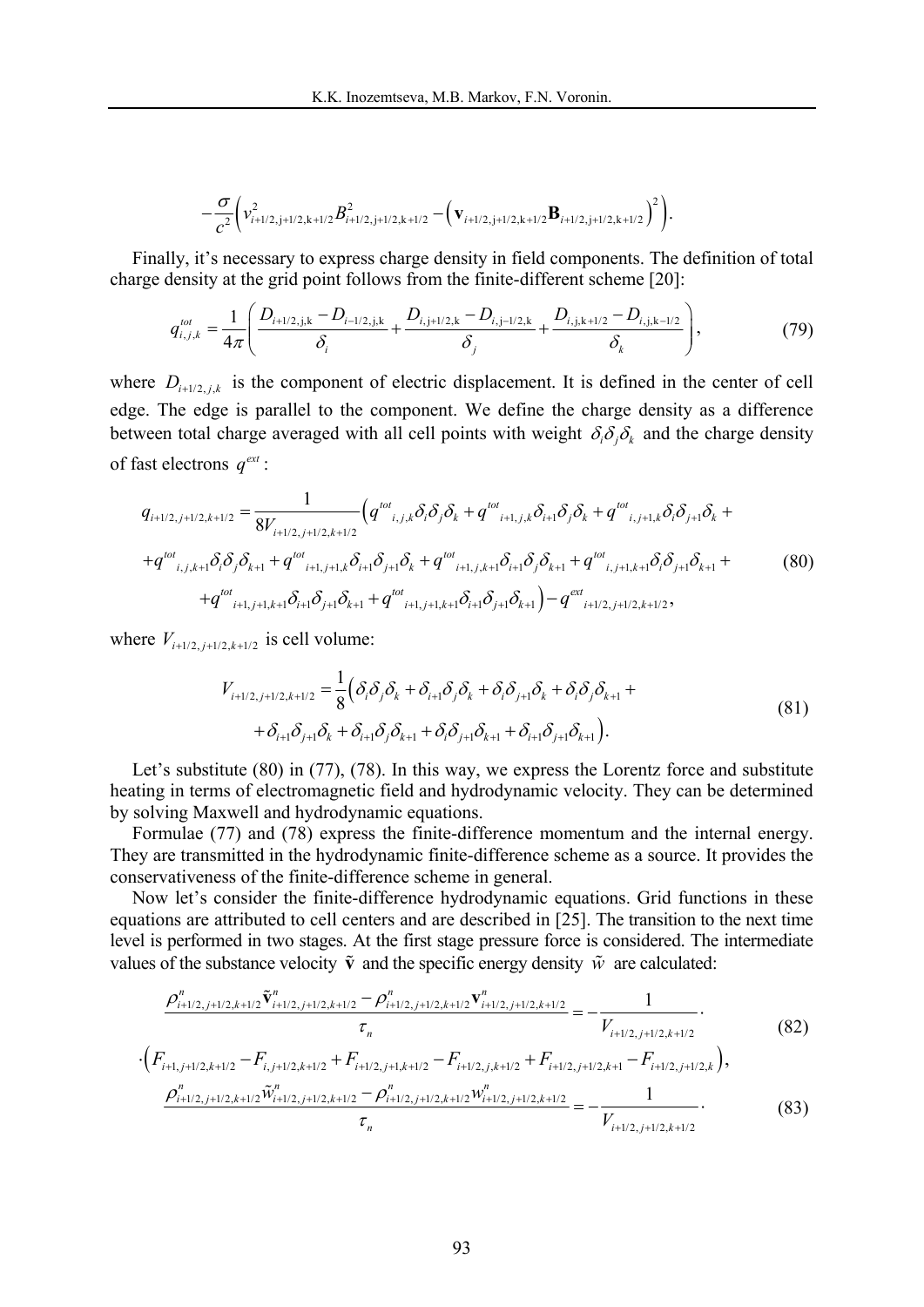$$
\cdot \Big(A_{i+1,j+1/2,k+1/2}-A_{i,j+1/2,k+1/2}+A_{i+1/2,j+1,k+1/2}-A_{i+1/2,j,k+1/2}+A_{i+1/2,j+1/2,k+1}-A_{i+1/2,j+1/2,k}\Big),
$$

where  $V_{i+1/2, j+1/2, k+1/2}$  is the volume of the cell with the center  $i+1/2, j+1/2, k+1/2, F$  is the force, acting on a face,  $A$  is the work of the force  $F$ .

$$
w_{i+1/2,j+1/2,k+1/2} = u_{i+1/2,j+1/2,k+1/2} + v_{i+1/2,j+1/2,k+1/2}^2 / 2, \tag{84}
$$

where  $u_{i+1/2, i+1/2, k+1/2}$  is the internal substance energy.

Force and work are expressed in terms of velocity and pressure in the following way:

$$
\mathbf{F} = P \cdot \mathbf{S} \,,\tag{85}
$$

$$
A = (\mathbf{S} \cdot \mathbf{v}) P, \tag{86}
$$

where **S** is the area of the oriented face, which is directed to the cell with next number, *P* is the pressure in the cell center. Velocity **v** is defined in the face center.

Convective transport is considered at the second stage. The Final values  $\rho^{n+1}$ ,  $\mathbf{v}^{n+1}$ ,  $w^{n+1}$ on the upper time layer are calculated:

$$
\frac{\rho_{i+1/2,j+1/2,k+1/2}^{n+1} - \rho_{i+1/2,j+1/2,k+1/2}^{n}}{\tau_n} = -\frac{1}{V_{i+1/2,j+1/2,k+1/2}} \left( F_{i+1,j+1/2,k+1/2}^{\rho} - F_{i,j+1/2,k+1/2}^{\rho} + F_{i+1/2,j+1/2,k+1/2}^{\rho} + F_{i+1/2,j+1/2,k+1/2}^{\rho} + F_{i+1/2,j+1/2,k+1}^{\rho} - F_{i+1/2,j+1/2,k}^{\rho} \right),
$$
\n
$$
\frac{\rho_{i+1/2,j+1/2,k+1/2}^{n+1} \mathbf{v}_{i+1/2,j+1/2,k+1/2}^{n+1} - \rho_{i+1/2,j+1/2,k+1/2}^{\rho} \mathbf{v}_{i+1/2,j+1/2,k+1/2}^{n}}{\tau_n} = -\frac{1}{V_{i+1/2,j+1/2,k+1/2}} \times \left( 88 \right)
$$
\n
$$
\times \left( \mathbf{F}_{i+1,j+1/2,k+1/2}^{\rho \mathbf{v}} - \mathbf{F}_{i,j+1/2,k+1/2}^{\rho \mathbf{v}} + \mathbf{F}_{i+1/2,j+1,k+1/2}^{\rho \mathbf{v}} - \mathbf{F}_{i+1/2,j,k+1/2}^{\rho \mathbf{v}} + \mathbf{F}_{i+1/2,j+1/2,k+1}^{\rho \mathbf{v}} - \mathbf{F}_{i+1/2,j+1/2,k+1/2}^{\rho \mathbf{v}} \right),
$$
\n
$$
\frac{\rho_{i+1/2,j+1/2,k+1/2}^{n+1} \mathbf{w}_{i+1/2,j+1/2,k+1/2}^{n+1} - \rho_{i+1/2,j+1/2,k+1/2}^{\rho} \mathbf{w}_{i+1/2,j+1/2,k+1/2}^{n}}{\tau_n} = -\frac{1}{\tau} \times
$$
\n(88)

$$
\tau_n \t V_{i+1/2,j+1/2,k+1/2}
$$
\n
$$
\times \Big(A_{i+1,j+1/2,k+1/2}^{\rho w} - A_{i,j+1/2,k+1/2}^{\rho w} + A_{i+1/2,j+1,k+1/2}^{\rho w} - A_{i+1/2,j,k+1/2}^{\rho w} + A_{i+1/2,j+1/2,k+1}^{\rho w} - A_{i+1/2,j+1/2,k}^{\rho w} \Big),
$$
\n
$$
(89)
$$

where  $F^{\rho}$ ,  $\mathbf{F}^{\rho\nu}$ ,  $F^{\rho\nu}$  are the convective flows of  $\rho$ ,  $\rho\nu$ ,  $\rho\nu$  through the corresponding face:

$$
F^{\rho} = (\mathbf{S} \cdot \widetilde{\mathbf{v}}) (\rho_{upv} + \Delta \rho_{upv}), F^{\rho \mathbf{v}} = (\mathbf{S} \cdot \widetilde{\mathbf{v}}) (\rho \mathbf{v}_{upv} + \Delta \rho \mathbf{v}_{upv}),
$$
  
\n
$$
F^{\rho \mathbf{w}} = (\mathbf{S} \cdot \widetilde{\mathbf{v}}) (\rho \mathbf{w}_{upv} + \Delta \rho \mathbf{w}_{upv}).
$$
\n(90)

Index *upv* means, that the value is defined for two cells which adjoin to face from which the velocity  $\tilde{\mathbf{v}}$  is directed. The symbol  $\Delta$  means an amendment to corresponding value, which provides monotony and increased accuracy order. Let cell with index  $i+1/2$ ,  $j+1/2$ ,  $k+1/2$ is windward for one with the index  $i+1/2$ ,  $j+1/2$ , k. Then the amendment will be equal to minimum modulus of two values: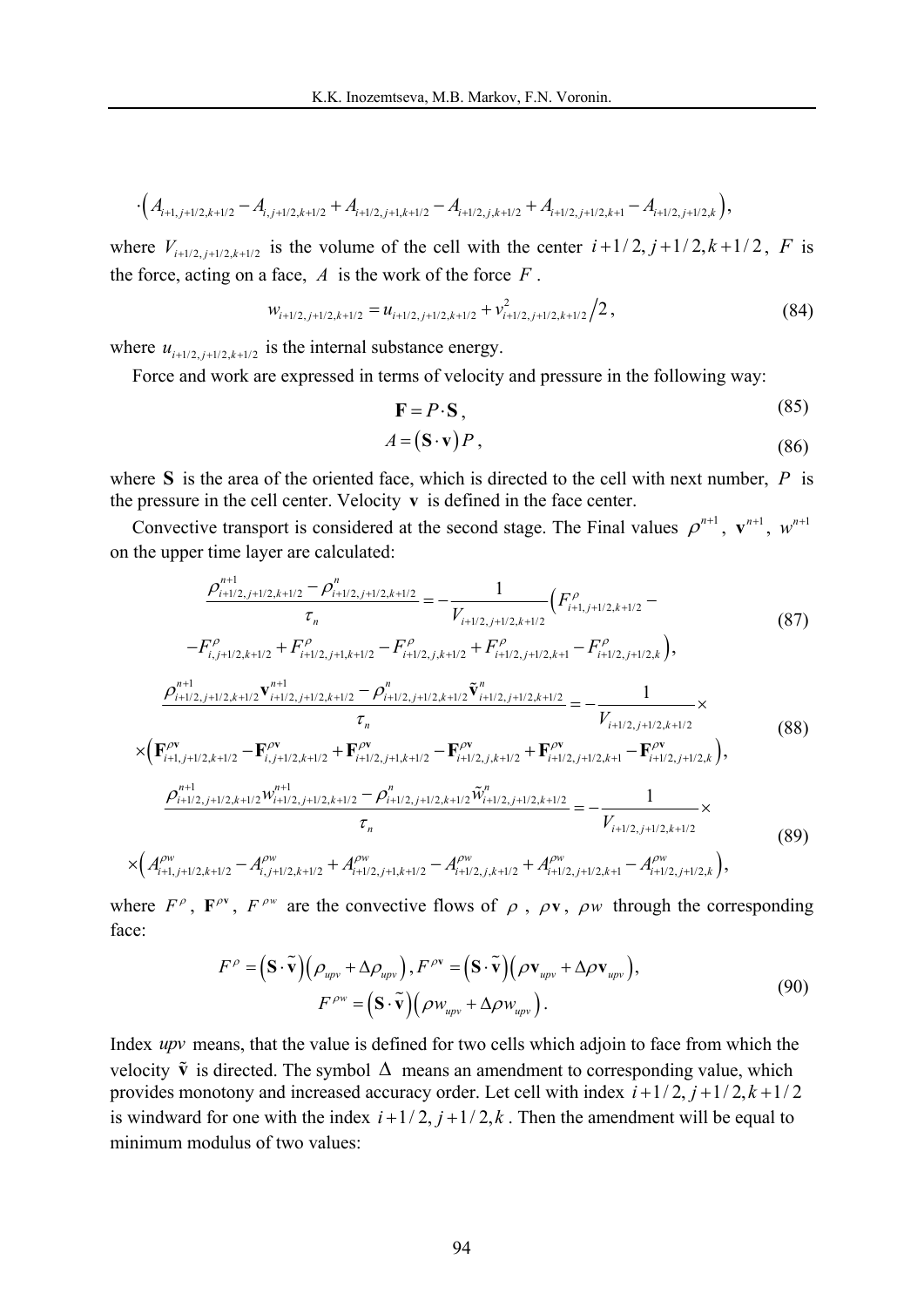$$
\left|\Delta \rho_{upw}\right| = \min[\left|\rho_{i+1/2,j+1/2,k} - \rho_{i+1/2,j+1/2,k+1/2}\right|, \left|\rho_{i+1/2,j+1/2,k+1/2} - \rho_{i+1/2,j+1/2,k+1}\right|].
$$
\n(91)

The amendment for  $\rho v$  and  $\rho w$  is calculated analogously. If differences in (91) have different signs, amendment is equal to zero.

The amendments to velocity and the internal energy conditioned by the Lorentz force and energy of substance heated by the electromagnetic field:

$$
\Delta \mathbf{v}_{i+1/2,j+1/2,k+1/2} = \mathbf{F}_{i+1/2,j+1/2,k+1/2}^l \tau_n / \rho_{i+1/2,j+1/2,k+1/2}^{n+1}, \qquad (92)
$$

$$
\Delta u_{i+1/2,j+1/2,k+1/2} = A_{i+1/2,j+1/2,k+1/2}^H \tau_n / \rho_{i+1/2,j+1/2,k+1/2}^{n+1} \,. \tag{93}
$$

Both the electrodynamic and the hydrodynamic finite-difference schemes have the second order of accuracy. The general finite-difference scheme has the second order of accuracy too.

## **4. TEST CALCULATION**

The effectiveness of the algorithm has been investigated in test calculation. Conditions were chosen in accordance with the experimental installation. The beam of electrons with energy of 200 keV falls normally on the epoxy resin barrier. The pulse duration was 150 ns, the electron fluence  $N_e = 3 \cdot 10^{16}$  1/cm<sup>2</sup>, the beam cross-sectional area was 1 cm<sup>2</sup>. Such experiments with electron beams are conducted at the National Research Center "Kurchatov Institute" on the accelerator CALAMARY [26].

Full 3D modelling of electron transport, substance dynamics and the electromagnetic field was carried out on cluster K-100 at Keldysh Institute of Applied Mathematics.

The energy release, current density and electromagnetic field distributions were calculated by REMP package.

Figure 1 represents the dependence of energy release on the coordinate normal to barrier surface. The coordinate origin is located on the irradiated barrier surface in the center of the beam cross section. The energy release reaches the value of 50 kJ/cm<sup>3</sup> and exceeds sublimation heat to a depth of 0.02 cm. Beyond this distance the energy release decreases sharply. One can see the regions of evaporation, melting and heating.

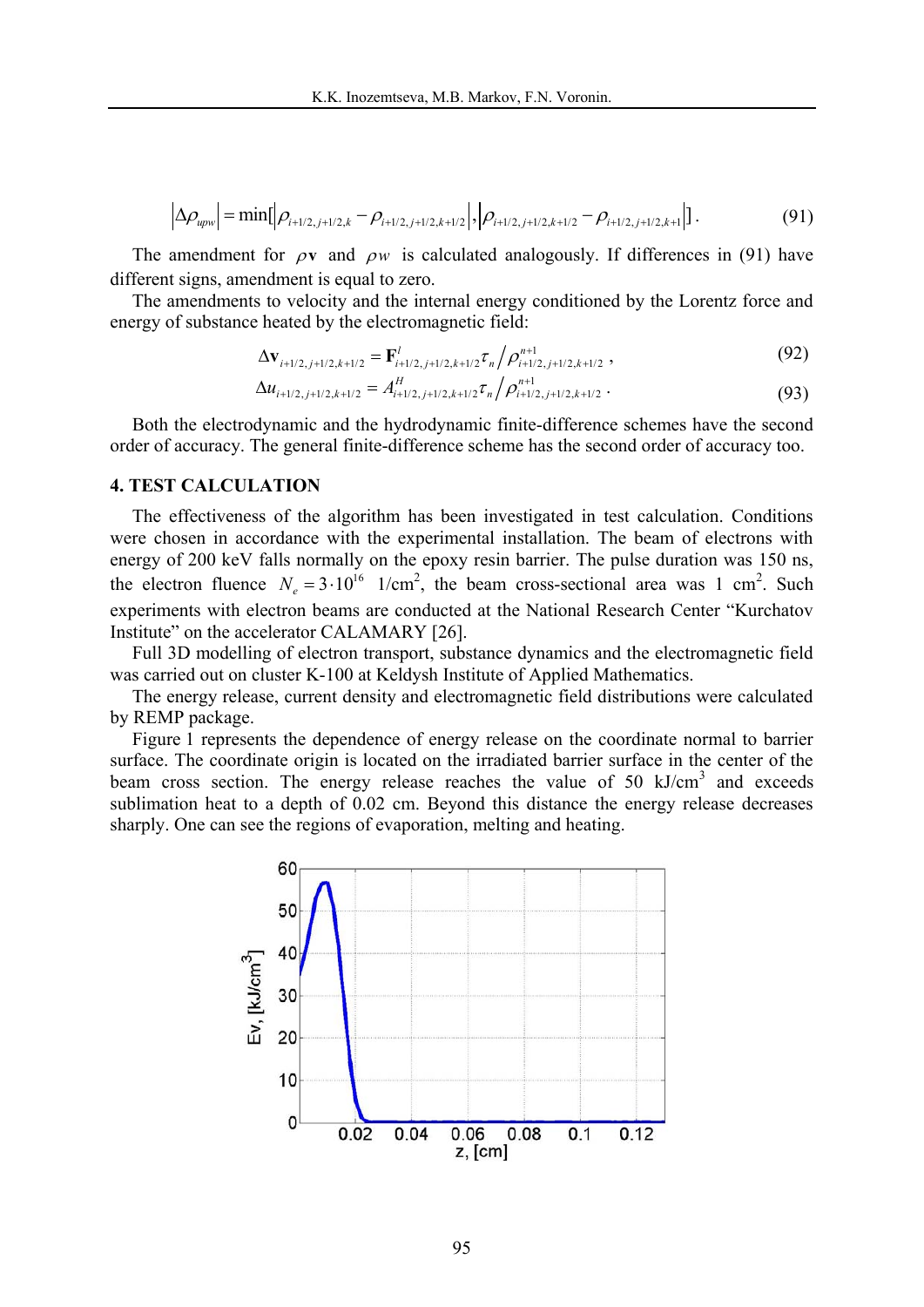Fig. 1: Energy release as a function of normal coordinate

Figure 2 represents the dependence of the electric field strength on the time variable at a depth of 0.01 cm in barrier. The thermal and the radiation conductivities were calculated in the framework of the approximations considered in Section 2.



Fig. 2: The electric field strength (ESU CGS) as a function of time variable

The calculated distributions of energy release, current density and electromagnetic fields have been used for the simulation of thermomechanical effects by the MARPLE package. No perceptible dependence of their parameters on the electric field has been detected.

The simulation has brought to light the high sensitivity of results to the value of conductivity. It should be noted, that all models in Chapter 2 are founded on classic fundamental equations. Only both of conductivities are considered within the framework of the empirical model. It involves an inadmissible computational load required for the modeling of ionization spectrum degradation within the framework of kinetic theory. The finiteness of the degradation time leads to the delay in the development of conductivity relative to the electric current. As a result, electric field increases.

The next computer experiment was carried out with consideration of the fact that one can establish the majorant estimate of electric field equating conductivity to zero.

Figure 3 represents the dependence of the electric field strength on the normal coordinate for nonconducting barrier.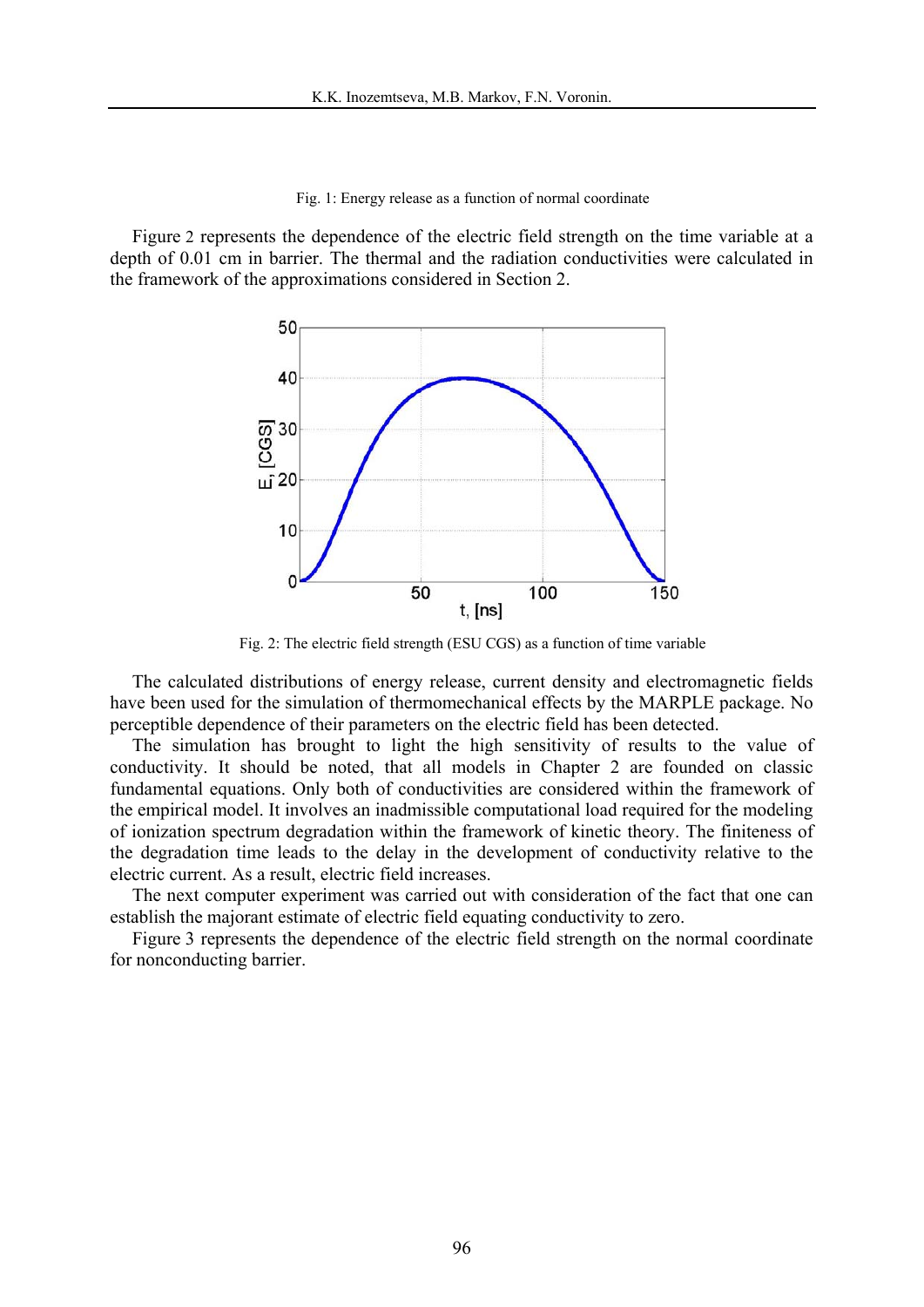

Fig. 3: The electric field strength (ESU CGS) as a function of the normal coordinate in nonconducting barrier

It's obvious that the electric field with the strength of the order of  $10^7$  SGSE can't be observed in a real experiment. This value exceeds significantly dielectric rigidity of all known substances. Nevertheless, let's consider the influence of such field on barrier substance dynamics.

Figure 4 represents the dependence of the following values on normal coordinate. The red lines show the dependence of substance density. The blue lines show the dependence of specified speed normal velocity component. Hereinafter solid lines refer to the calculation experiment in which electric field is taken into account. Dashed lines refer to the calculation experiment where the field influence is neglected. One can see, that electric field density peak value decreases from 2.5 to 2.3 g/cm<sup>3</sup> and the specified speed increases from 7 10<sup>6</sup> to 9 10<sup>6</sup> cm/s.



Fig. 4: The substance density and normal component of specified velocity as a function of normal coordinate. Solid lines – with electric field considering, dashed lines – with electric field neglecting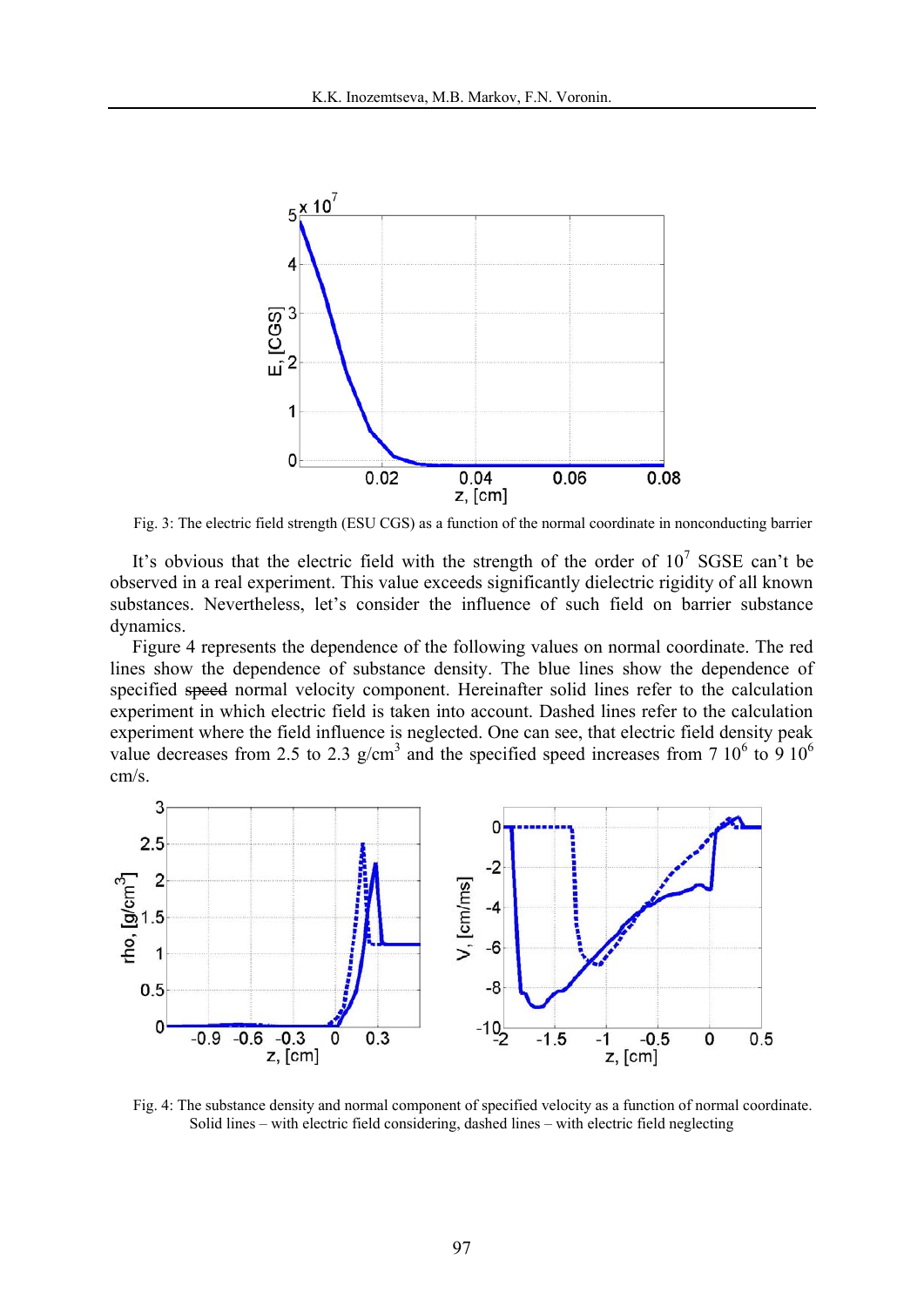

Fig. 5: The pressure and temperature as a function of normal coordinate. Solid lines – with electric field considering, dashed lines - with electric field neglected

Figure 5 shows the pressure peak value decrease from  $0.08 \times 10^{11}$  to  $0.07 \times 10^{11}$  Pa. The temperature increased from 0.05 to 0.1 keV.

The electric field of unrealistically large amplitude changed the thermodynamic parameters only by tens of percent.

### **5. CONCLUSIONS**

Classis kinetic equations for electron, photon and positron distribution functions in coordinate-momentum phase space describe the radiation transport in barrier substance. Collision integrals model the medium impact ionization and excitation by electrons, elastic scattering and bremsstrahlung. Compton and coherent scattering, photoabsorption and pair production of bremsstrahlung photons complement the set of physical effects under consideration. Maxwell equations describe external and self-consistent electromagnetic fields. Euler equations model the substance dynamics under the influence of the electromagnetic field and energy release. Hydrodynamic consideration unites the computational domain regions of heating, melting and evaporation within the framework of the common thermodynamical mathematical model.

The kinetic equations are solved in the space of finite generalized functions. The power of energy release and electric current density are defined as a linear functional in this space. It enables the particle-in-cell method usage for kinetic equations numerical simulation [18] within the scope of REMP package.

Previously developed fully conservative finite difference schemes for Maxwell and hydrodynamic equations have formed the basis of numerical algorithm. The Finite-difference analogues of Joule heating, the Lorentz force and the convective current provide the implementation of finite difference energy conservation law for the system of the united electromagnetic field and ionized substance.

The interaction between thermodynamic and electromagnetic fields is investigated in the simulation of experiment with the electron beam of CALAMARY accelerator.

The energy release of the high-current electron is comparable with the Lorentz force in the nonconductive medium. The radiative and thermal conductivity of the barrier changes the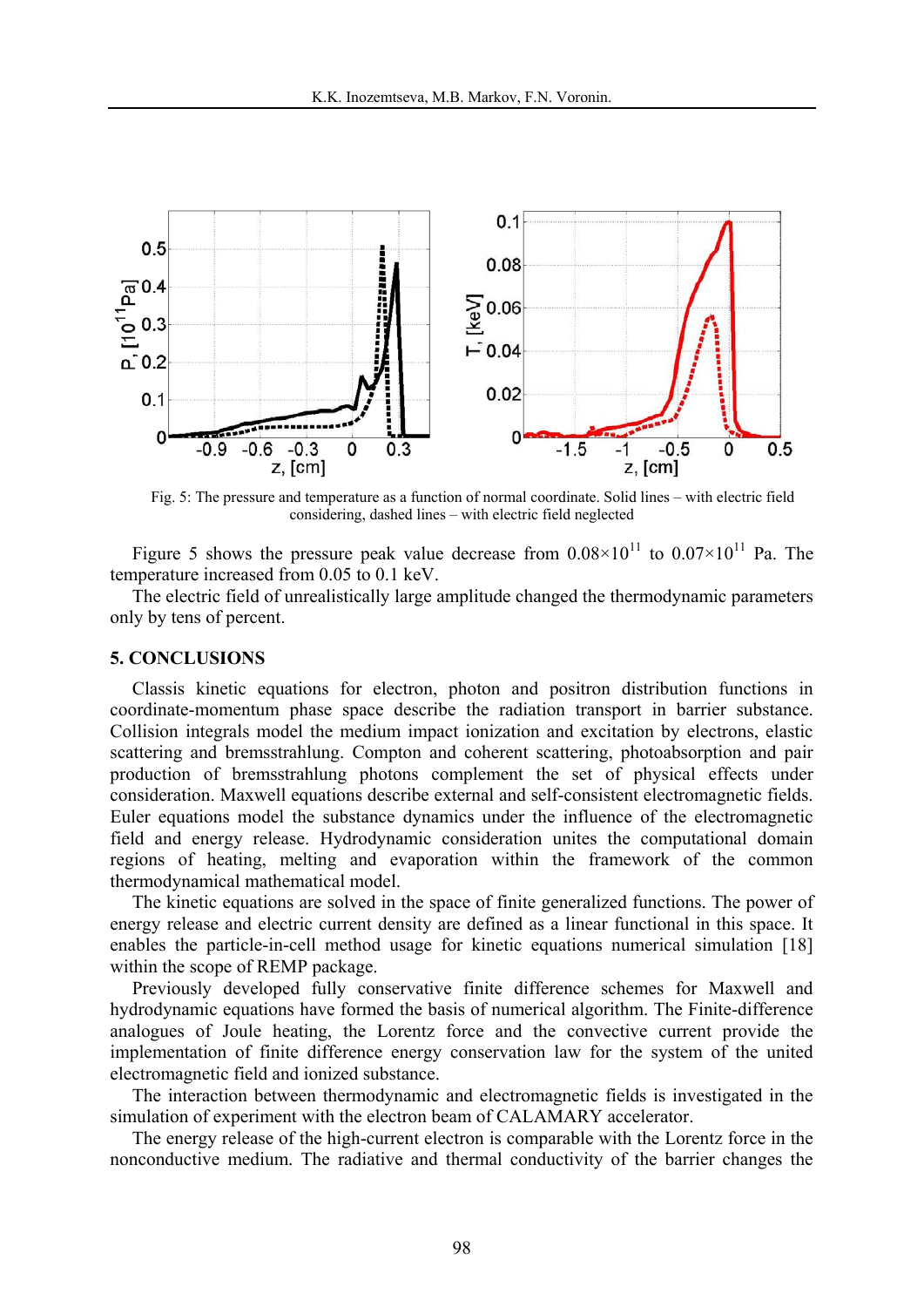result of simulation dramatically. The energy release in such media repeatedly exceeds the Lorentz force in nonconductive medium. The investigation showed that the conductivity mathematical model should be the main subject of further researches.

The authors are grateful to V. A. Gasilov and O. G. Olkhovskaya for the opportunity to use the package MARPLE3D and useful advice.

Russian Foundation for Basic Research partially supported this work, project №17-01- 00301.

# **REFERENCES**

[1] Vladimir E. Fortov, *Extreme States of Matter. High Energy Density Physics*, Springer Series in Material Science, (2016).

[2] P. V. Breslavskiy, A. V. Mazhukin and O. N. Koroleva, "Simulation of the Dynamics of Plasma Expansion, the Formation and Interaction of Shock and Heat Waves in the Gas at the Nanosecond Laser Irradiation", Mathematica Montisnigri, 33, 5-24 (2015).

[3] V. I. Mazhukin, M. M. Demin and A. V. Shapranov, "High-speed Laser Ablation of Metal with Pico- and Subpicosecond Pulses", *Applied Surface Science*, **302**, 6-10 (2014).

[4] Yu. M. Milekhin, D. N. Sadovnichii and A. P. Tyutnev, Electrical effects in propellant compositions radiated by electrons. *Combustion, Explosion, and Shock Waves,* **43** (3), 538-548 (2007).

[5] D. N. Sadovnichii, A. P. Tyutnev and Yu. M. Milekhin, Charge accumulation in polymethylmetacrylate radiated by high-energy electrons", *Khim. Vysok. Énerg.*, **39**(3), 183–189 (2005).

[6] M. E. Zhukovskiy, M. B. Markov, S. V. Podolyako, I. A. Tarakanov, R. V. Uskov, A. M. Chlenov and V. F. Zinchenko, "Researching the spectrum of bremsstrahlung generated by the RIUS-5 electron accelerator", *Mathematica Montisnigri*, 35, 54-67 (2016).

[7] N. F. Mott, H. S. W. Massey, *The theory of atomic collisions*, Oxford: Clarendon Press, (1965).

[8] H. S. W. Massey, E. H. S. Burhop, *Electronic and Ionic Impact Phenomena*, Oxford: Clarendon Press, (1969).

[9] H. Davies, H.A. Bethe and L.C. Maximon, "Theory of bremsstrahlung and pair production. Integral cross section for pair production", *Phys. Rev.* 93, 788-795 (1954).

[10] M. Gryzinski, "Classic Theory of Electronic and Ionic Inelastic Collisions", Phys. Rev. **115** (2), 374-383 (1959).

[11] Yong-Ki Kim, M. E. Rudd, "Theory for Ionization of Molecules by Electrons" Phys. Rev. 50, 3954-3967 (1994).

[12] M. B. Markov, S. V. Parot'kin, "The kinetic model of radiation-induced gas conductivity" *Mathematical Models and Computer Simulations*, **3** (6), 712–722 (2011).

[13] A. V. Berezin, Yu. A. Volkov, M. B. Markov, I. A. Tarakanov, "The radiation-induced conductivity of silicon". *Mathematica Montisnigri*, 33, 69-87 (2015).

[14] Ya. B. Zel'dovich, Yu. P. Raizer, *Physics of Shock Waves and High-Temperature Hydrodynamic Phenomena*, Academic Press, New York, (1968).

[15] L. D. Landau, E. M. Lifshitz, *The Classical Theory of Fields, 4th Edition,* Butterworth Heinemann, Vol. 2, (1975).

[16] W. Heitler, *The Quantum Theory of Radiation,* Oxford: Clarendon Press, (1954).

[17] V. A. Gasilov, A. S. Boldarev, S. V. Dyachenko, O. G. Olkhovskaya, E. L. Kartasheva, G. A. Bagdasarov, S. N. Boldyrev, I. V. Gasilova, M. S. Boyarov, V. A. Shmyrov, Program Package MARPLE3D for Simulation of Pulsed Magnetically Driven Plasma Using High Performance Computing, *Math. Mod.*, **24** (1), 55-87 (2012).

[18] A. V. Berezin, A. S. Vorontsov, M. E. Zhukovskiy, M. B. Markov, S. V. Parot'kin, "Particle method for electrons in a scattering medium", *Computational Mathematics and Mathematical*